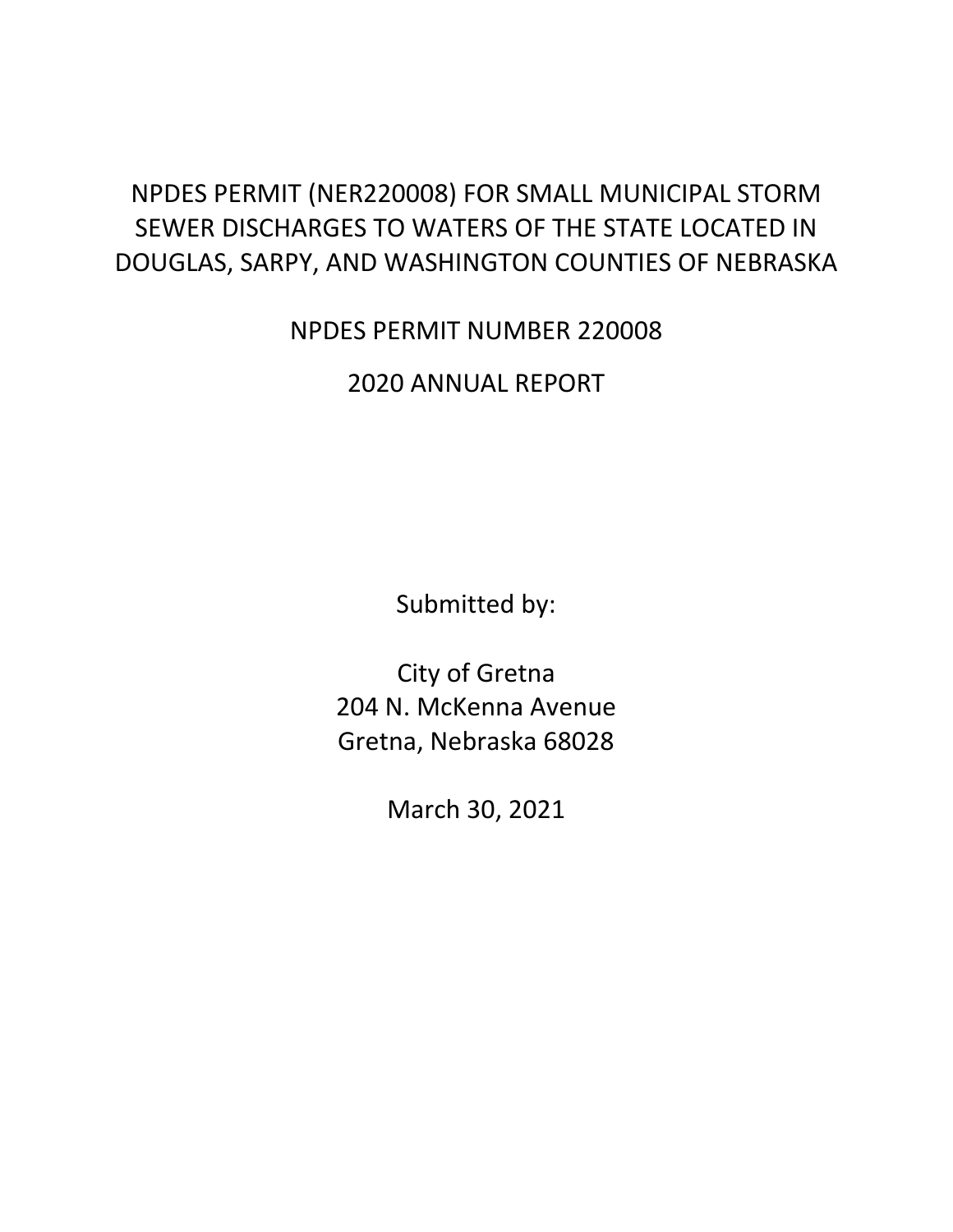## Report of Certification

"I certify under penalty of law that this document and all attachments were prepared under my direction or supervision in accordance with a system designed to assure that qualified personnel properly gathered and evaluated the information submitted. Based on my inquiry of the person or persons who manage the system or those persons directly responsible for gathering the information, the information submitted is to the best of my knowledge and belief, true, accurate, and complete. I am aware that there are significant penalties for submitting false information, including the possibility of fine and imprisonment for known violations. See 18 U.S.C. 1001 and 33 U.S.C 1319, and Neb. Rev. Stat. 81-1508 thru 81-1508.02."

| Signature of Authorized Representative or Cognizant Official | Date  |  |
|--------------------------------------------------------------|-------|--|
| Michael D. Evans                                             | Mayor |  |
| <b>Printed Name</b>                                          | Title |  |
|                                                              |       |  |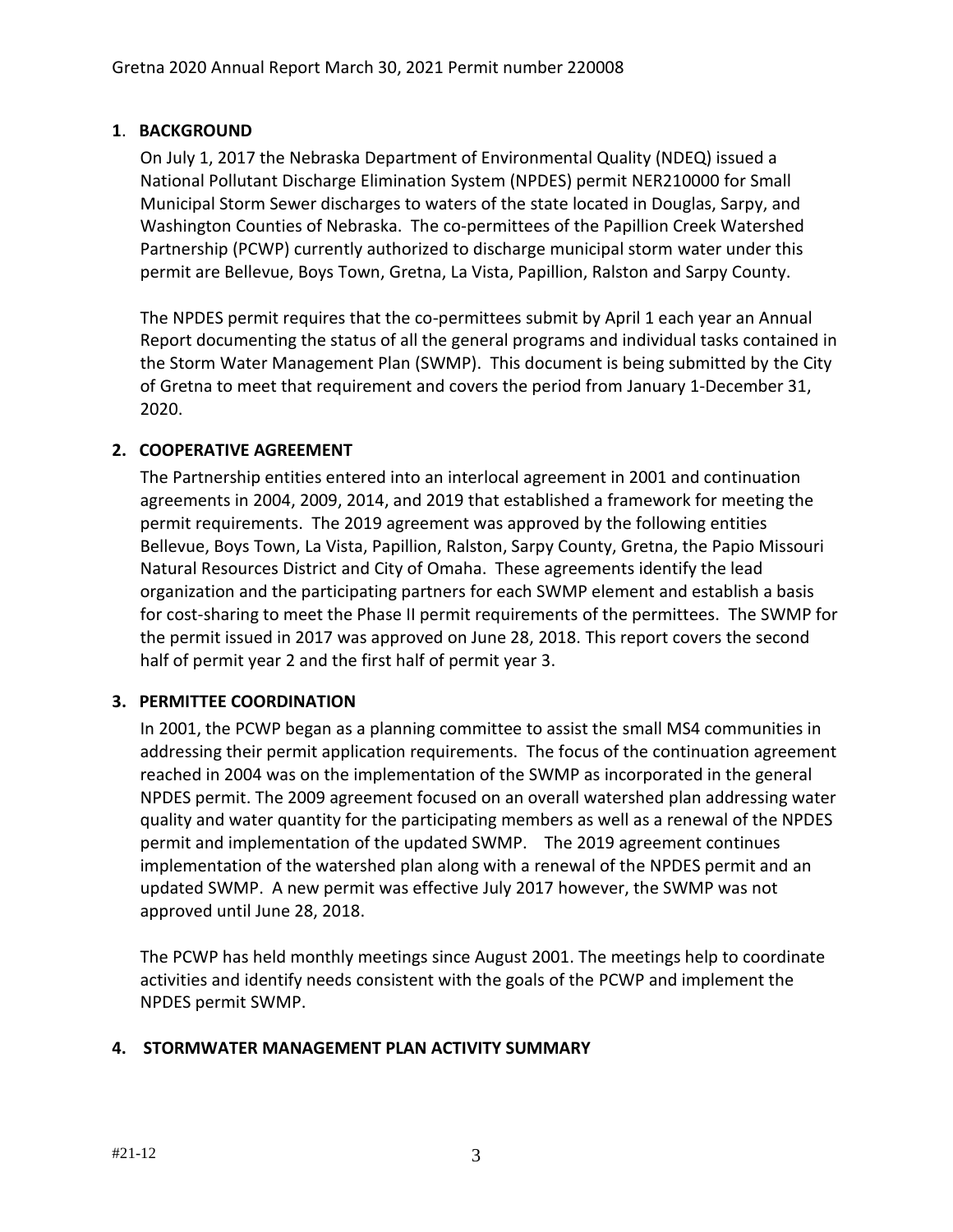## **1**. **BACKGROUND**

On July 1, 2017 the Nebraska Department of Environmental Quality (NDEQ) issued a National Pollutant Discharge Elimination System (NPDES) permit NER210000 for Small Municipal Storm Sewer discharges to waters of the state located in Douglas, Sarpy, and Washington Counties of Nebraska. The co-permittees of the Papillion Creek Watershed Partnership (PCWP) currently authorized to discharge municipal storm water under this permit are Bellevue, Boys Town, Gretna, La Vista, Papillion, Ralston and Sarpy County.

The NPDES permit requires that the co-permittees submit by April 1 each year an Annual Report documenting the status of all the general programs and individual tasks contained in the Storm Water Management Plan (SWMP). This document is being submitted by the City of Gretna to meet that requirement and covers the period from January 1-December 31, 2020.

## **2. COOPERATIVE AGREEMENT**

The Partnership entities entered into an interlocal agreement in 2001 and continuation agreements in 2004, 2009, 2014, and 2019 that established a framework for meeting the permit requirements. The 2019 agreement was approved by the following entities Bellevue, Boys Town, La Vista, Papillion, Ralston, Sarpy County, Gretna, the Papio Missouri Natural Resources District and City of Omaha. These agreements identify the lead organization and the participating partners for each SWMP element and establish a basis for cost-sharing to meet the Phase II permit requirements of the permittees. The SWMP for the permit issued in 2017 was approved on June 28, 2018. This report covers the second half of permit year 2 and the first half of permit year 3.

## **3. PERMITTEE COORDINATION**

In 2001, the PCWP began as a planning committee to assist the small MS4 communities in addressing their permit application requirements. The focus of the continuation agreement reached in 2004 was on the implementation of the SWMP as incorporated in the general NPDES permit. The 2009 agreement focused on an overall watershed plan addressing water quality and water quantity for the participating members as well as a renewal of the NPDES permit and implementation of the updated SWMP. The 2019 agreement continues implementation of the watershed plan along with a renewal of the NPDES permit and an updated SWMP. A new permit was effective July 2017 however, the SWMP was not approved until June 28, 2018.

The PCWP has held monthly meetings since August 2001. The meetings help to coordinate activities and identify needs consistent with the goals of the PCWP and implement the NPDES permit SWMP.

## **4. STORMWATER MANAGEMENT PLAN ACTIVITY SUMMARY**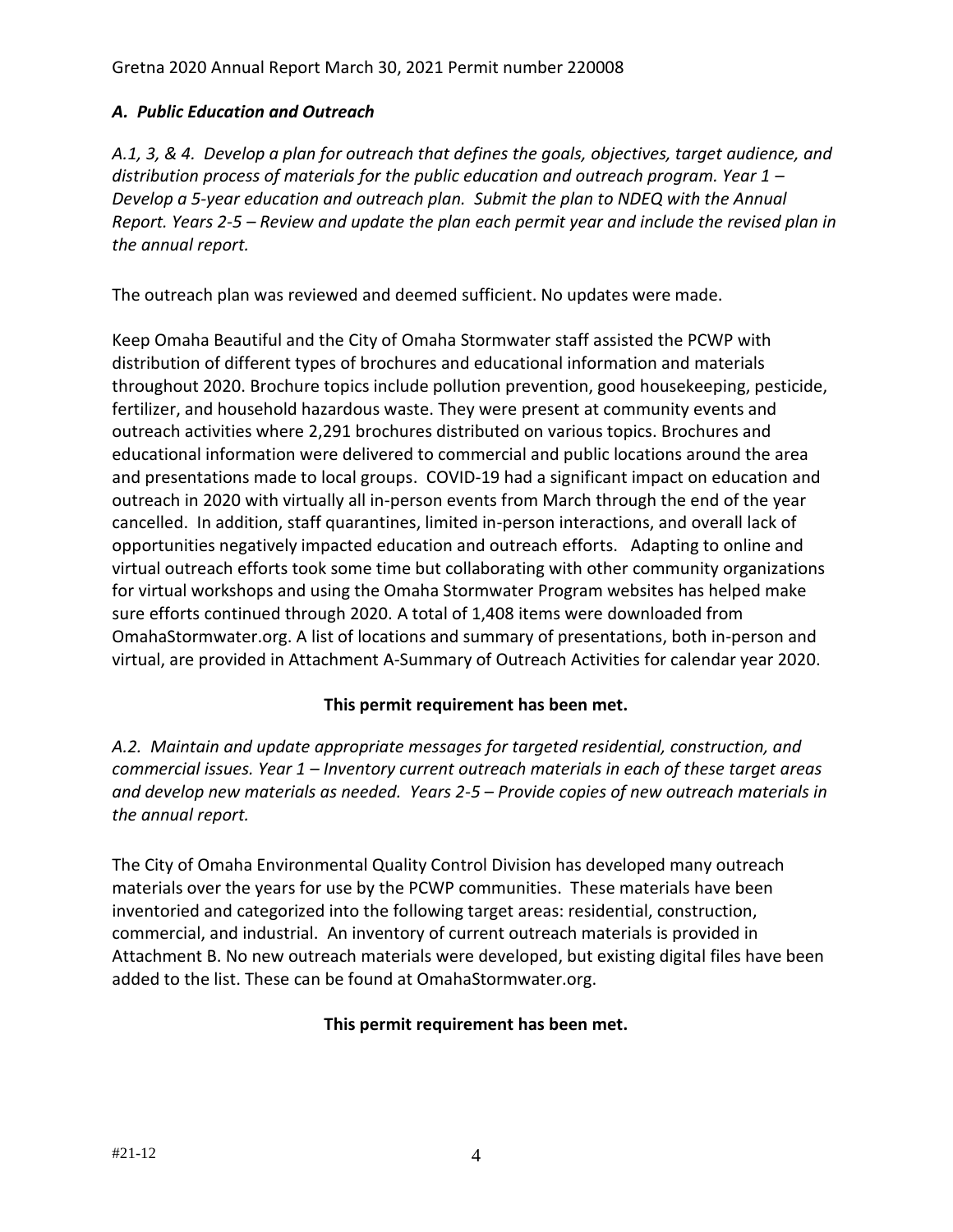## *A. Public Education and Outreach*

*A.1, 3, & 4. Develop a plan for outreach that defines the goals, objectives, target audience, and distribution process of materials for the public education and outreach program. Year 1 – Develop a 5-year education and outreach plan. Submit the plan to NDEQ with the Annual Report. Years 2-5 – Review and update the plan each permit year and include the revised plan in the annual report.*

The outreach plan was reviewed and deemed sufficient. No updates were made.

Keep Omaha Beautiful and the City of Omaha Stormwater staff assisted the PCWP with distribution of different types of brochures and educational information and materials throughout 2020. Brochure topics include pollution prevention, good housekeeping, pesticide, fertilizer, and household hazardous waste. They were present at community events and outreach activities where 2,291 brochures distributed on various topics. Brochures and educational information were delivered to commercial and public locations around the area and presentations made to local groups. COVID-19 had a significant impact on education and outreach in 2020 with virtually all in-person events from March through the end of the year cancelled. In addition, staff quarantines, limited in-person interactions, and overall lack of opportunities negatively impacted education and outreach efforts. Adapting to online and virtual outreach efforts took some time but collaborating with other community organizations for virtual workshops and using the Omaha Stormwater Program websites has helped make sure efforts continued through 2020. A total of 1,408 items were downloaded from OmahaStormwater.org. A list of locations and summary of presentations, both in-person and virtual, are provided in Attachment A-Summary of Outreach Activities for calendar year 2020.

## **This permit requirement has been met.**

*A.2. Maintain and update appropriate messages for targeted residential, construction, and commercial issues. Year 1 – Inventory current outreach materials in each of these target areas and develop new materials as needed. Years 2-5 – Provide copies of new outreach materials in the annual report.*

The City of Omaha Environmental Quality Control Division has developed many outreach materials over the years for use by the PCWP communities. These materials have been inventoried and categorized into the following target areas: residential, construction, commercial, and industrial. An inventory of current outreach materials is provided in Attachment B. No new outreach materials were developed, but existing digital files have been added to the list. These can be found at OmahaStormwater.org.

## **This permit requirement has been met.**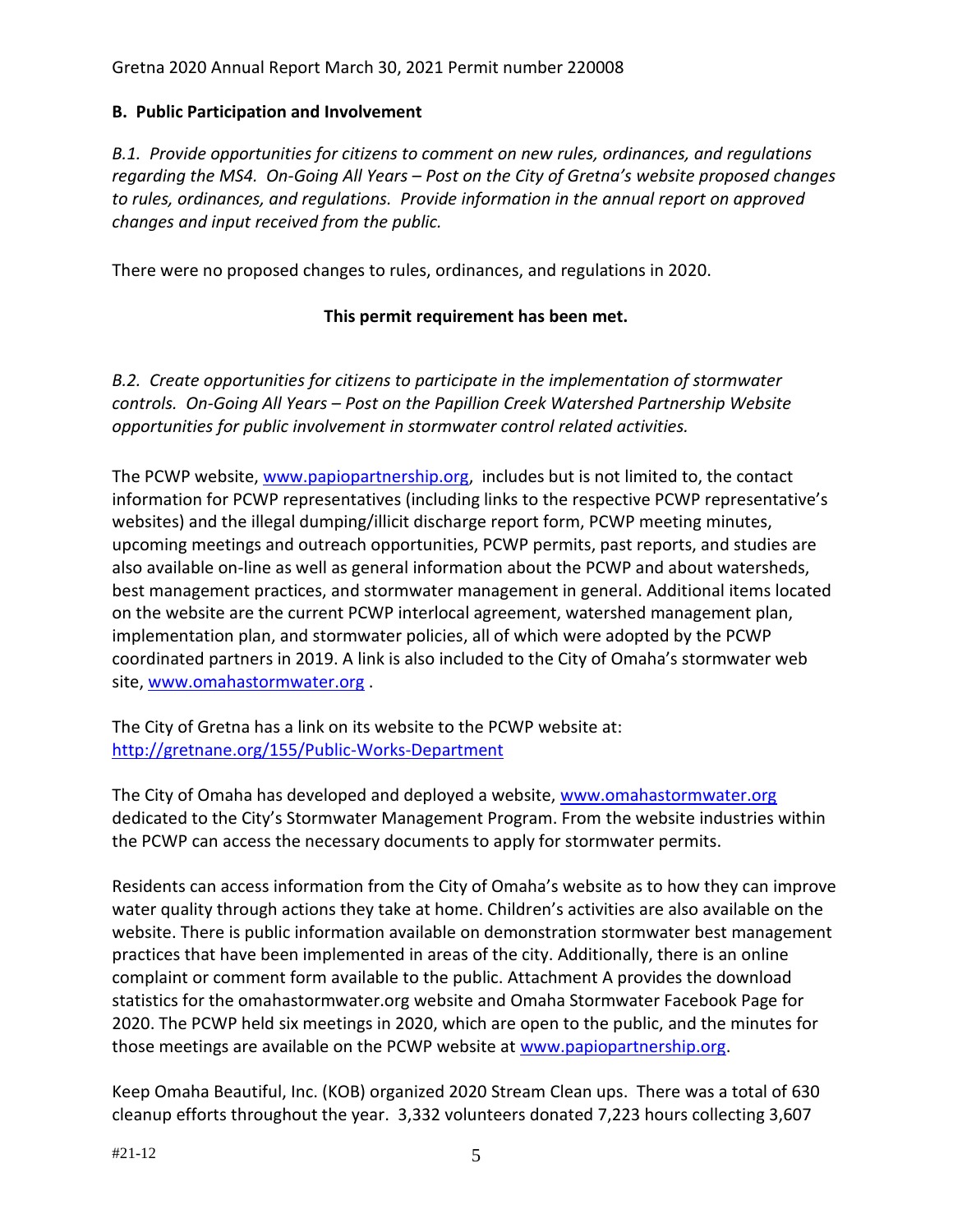## **B. Public Participation and Involvement**

*B.1. Provide opportunities for citizens to comment on new rules, ordinances, and regulations regarding the MS4. On-Going All Years – Post on the City of Gretna's website proposed changes to rules, ordinances, and regulations. Provide information in the annual report on approved changes and input received from the public.*

There were no proposed changes to rules, ordinances, and regulations in 2020.

## **This permit requirement has been met.**

*B.2. Create opportunities for citizens to participate in the implementation of stormwater controls. On-Going All Years – Post on the Papillion Creek Watershed Partnership Website opportunities for public involvement in stormwater control related activities.*

The PCWP website, [www.papiopartnership.org,](http://www.papiopartnership.org/) includes but is not limited to, the contact information for PCWP representatives (including links to the respective PCWP representative's websites) and the illegal dumping/illicit discharge report form, PCWP meeting minutes, upcoming meetings and outreach opportunities, PCWP permits, past reports, and studies are also available on-line as well as general information about the PCWP and about watersheds, best management practices, and stormwater management in general. Additional items located on the website are the current PCWP interlocal agreement, watershed management plan, implementation plan, and stormwater policies, all of which were adopted by the PCWP coordinated partners in 2019. A link is also included to the City of Omaha's stormwater web site, [www.omahastormwater.org](http://www.omahastormwater.org/) .

The City of Gretna has a link on its website to the PCWP website at: <http://gretnane.org/155/Public-Works-Department>

The City of Omaha has developed and deployed a website, [www.omahastormwater.org](http://www.omahastormwater.org/) dedicated to the City's Stormwater Management Program. From the website industries within the PCWP can access the necessary documents to apply for stormwater permits.

Residents can access information from the City of Omaha's website as to how they can improve water quality through actions they take at home. Children's activities are also available on the website. There is public information available on demonstration stormwater best management practices that have been implemented in areas of the city. Additionally, there is an online complaint or comment form available to the public. Attachment A provides the download statistics for the omahastormwater.org website and Omaha Stormwater Facebook Page for 2020. The PCWP held six meetings in 2020, which are open to the public, and the minutes for those meetings are available on the PCWP website at [www.papiopartnership.org.](http://www.papiopartnership.org/)

Keep Omaha Beautiful, Inc. (KOB) organized 2020 Stream Clean ups. There was a total of 630 cleanup efforts throughout the year. 3,332 volunteers donated 7,223 hours collecting 3,607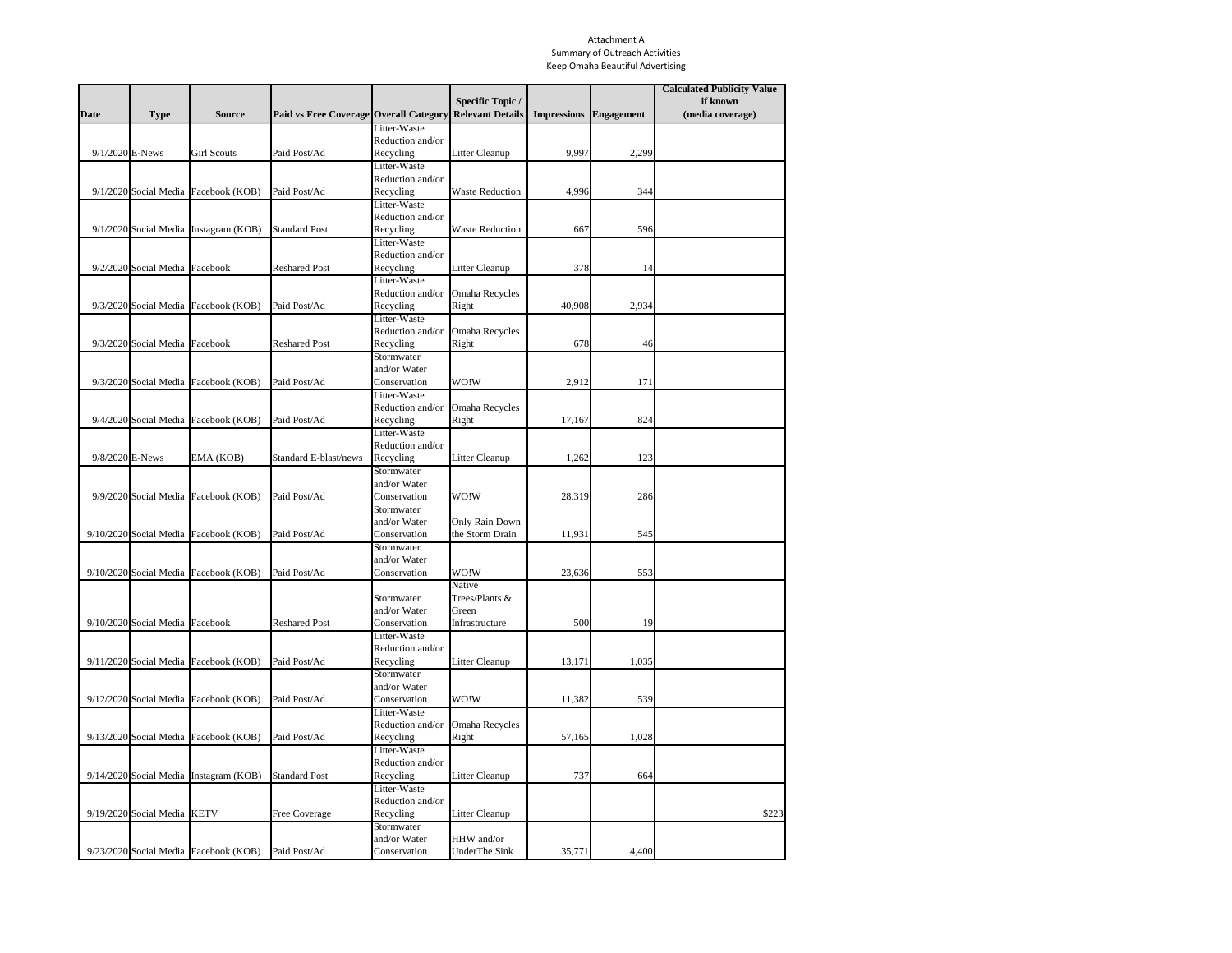Gretna 2020 Annual Report March 30, 2021 Permit number 220008

bags of litter. In addition to the water courses, parks and trails were also targeted in the cleanup efforts.

KOB also coordinates storm drain marking throughout the Papillion Creek Watershed. KOB continues to utilize a GIS tracking system to better direct the volunteers to areas that do not have storm drains marked. The City of Omaha has approximately 110,000 storm drains, using the GIS system should make tracking those inlets which have been marked or need marking easier to manage. KOB coordinated volunteers throughout 2020 to mark and clean storm sewer inlets. In 2020, 4,017 inlets were marked by 138 volunteers.

Due to COVID-19, the annual World O! Water festival was held as a virtual, online event at [https://www.worldowater.org/activities/.](https://www.worldowater.org/activities/) Various groups and organizations provided waterrelated videos, activities, coloring pages, and other resources for kids and adults. The resources remain posted on the website. 600 people accessed some part of the website.

Additional data is included in Attachment A – Summary of Outreach Activities.

## **This permit requirement has been met.**

*B.3. Provide access to information about the City of Gretna SWMP. On-Going All Years – Maintain current SWMP and MS4 annual reports on the Papillion Creek Watershed Partnership Website.* 

The current Stormwater Management Plan and the 2018 Annual Report can be found at [www.papiopartnership.org.](http://www.papiopartnership.org/) The 2020 report will be posted to the website in 2021.

#### **This permit requirement has been met.**

#### **C. Illicit Discharge Detection and Elimination**

*C.1.a. Maintain a compliance plan or mechanism to follow up on illicit discharges. On-Going All Years – Maintain the compliance procedures per the permit requirements.*

The City of Omaha's compliance plan is titled the Omaha Environmental Enforcement Manual. This manual describes the City's enforcement goals, process and mechanisms, program priorities, enforcement mechanisms and civil penalty policy. The PCWP utilizes this plan to maintain compliance.

#### **This permit requirement has been met.**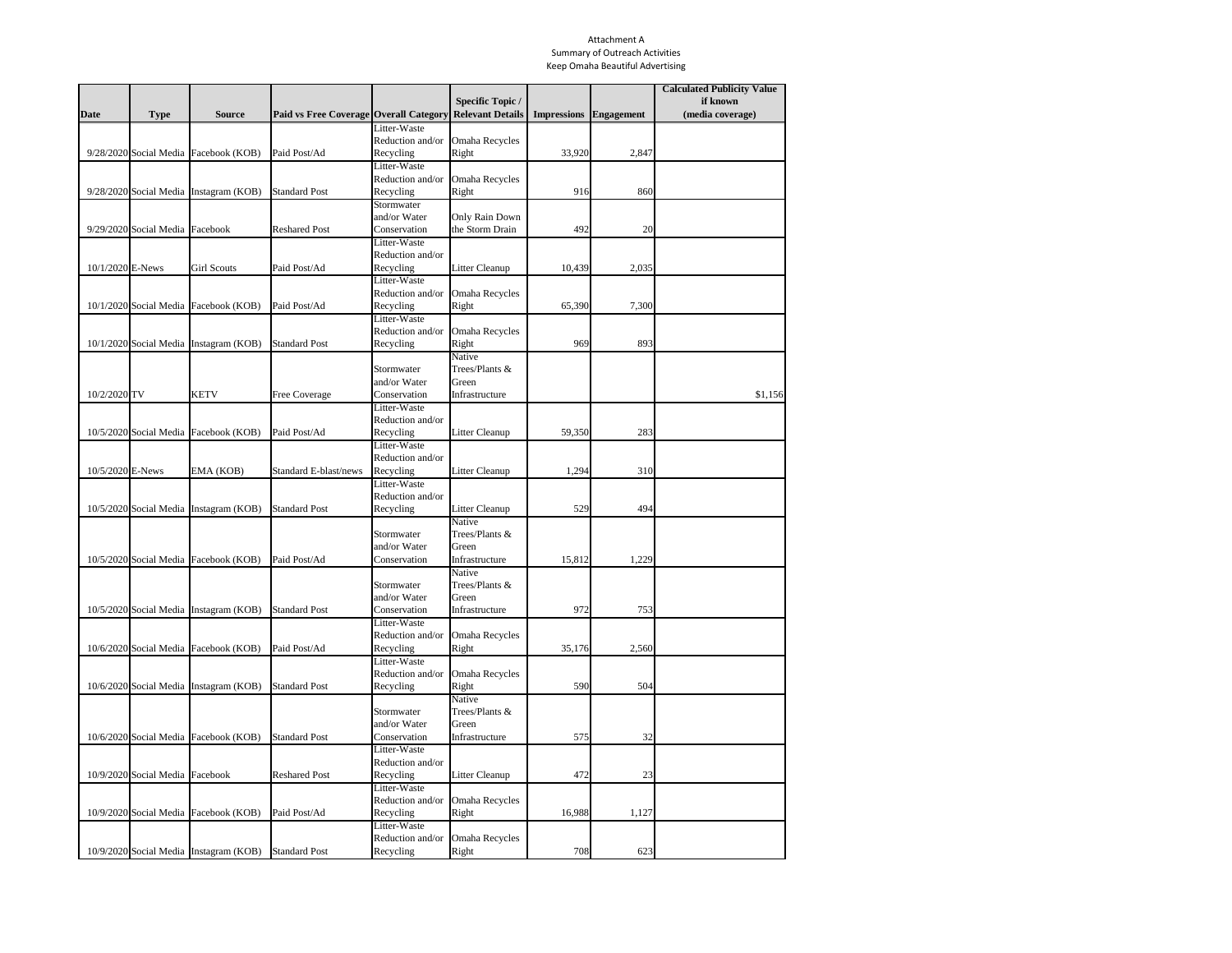Gretna 2020 Annual Report March 30, 2021 Permit number 220008

*C.1.b. Maintain a map showing all known MS4 outfalls and the location of all state-designated waters receiving direct discharges from MS4 outfalls. On-Going All Years – Maintain a continually updated storm sewer system map per the permit requirements.* 

Each community in the PCWP sends information to the Douglas or Sarpy County GIS departments where the outfall maps are maintained. The websites for Douglas and Sarpy Counties are [https://www.dogis.org](https://www.dogis.org/) and <https://maps.sarpy.com/html5viewer/index.html?Viewer=SIMS> respectively.

The City of Gretna has a link on its website at: [http://gretnane.org/DocumentCenter/View/1302/Gretna-Storm-Sewer-Utility-Map-Jan-2018-](http://gretnane.org/DocumentCenter/View/1302/Gretna-Storm-Sewer-Utility-Map-Jan-2018-PDF)

## [PDF](http://gretnane.org/DocumentCenter/View/1302/Gretna-Storm-Sewer-Utility-Map-Jan-2018-PDF) for MS4 outfall locations.

## **This permit requirement has been met.**

*C.1.c. Conduct field screening activities per the permit requirements specifically geared to local TMDL pollutants of concern such as E. Coli. Other parameters will be determined based on the results of a PCE, but could include nutrients, ammonia, BOD, and TPH. On-Going All Years – Annually conduct dry weather monitoring priority outfalls (those that are 72" or greater and/or those with documented illicit discharges within the previous 3 years).*

Dry weather discharges identified, as the outfalls are inspected will be investigated with respect to the source of the discharge. The Physical Characteristics Examination (PCE) will be completed as part of the inspection process and, if there is reason to believe that the discharge is allowable under the stormwater ordinance/regulation, the investigation will be terminated. If the PCE indicates that there may be an illicit connection, a more comprehensive investigation will be undertaken that may involve sampling the discharge, tracing the line upstream to identify potential sources, and questioning potential dischargers. If a potential source is identified, information will be provided regarding the impact to human health and the environment to resolve the problem.

## **This permit requirement has been met.**

*C.1.d. Implement procedures to investigate and trace sources of identified illicit discharges to the MS4. On-Going All Years – Document investigations, including date observed, result of investigations, and date closed.*

The City of Gretna's Public Works Department personnel respond and investigate inquiries regarding trace sources of identified illicit discharges. No trace sources of illicit discharges were identified in Gretna in 2020.

#21-12 7 *C.1.e. Implement the procedures to remove illicit discharges to the MS4. Document all interactions with potentially responsible parties. On-Going All Years – Use the code*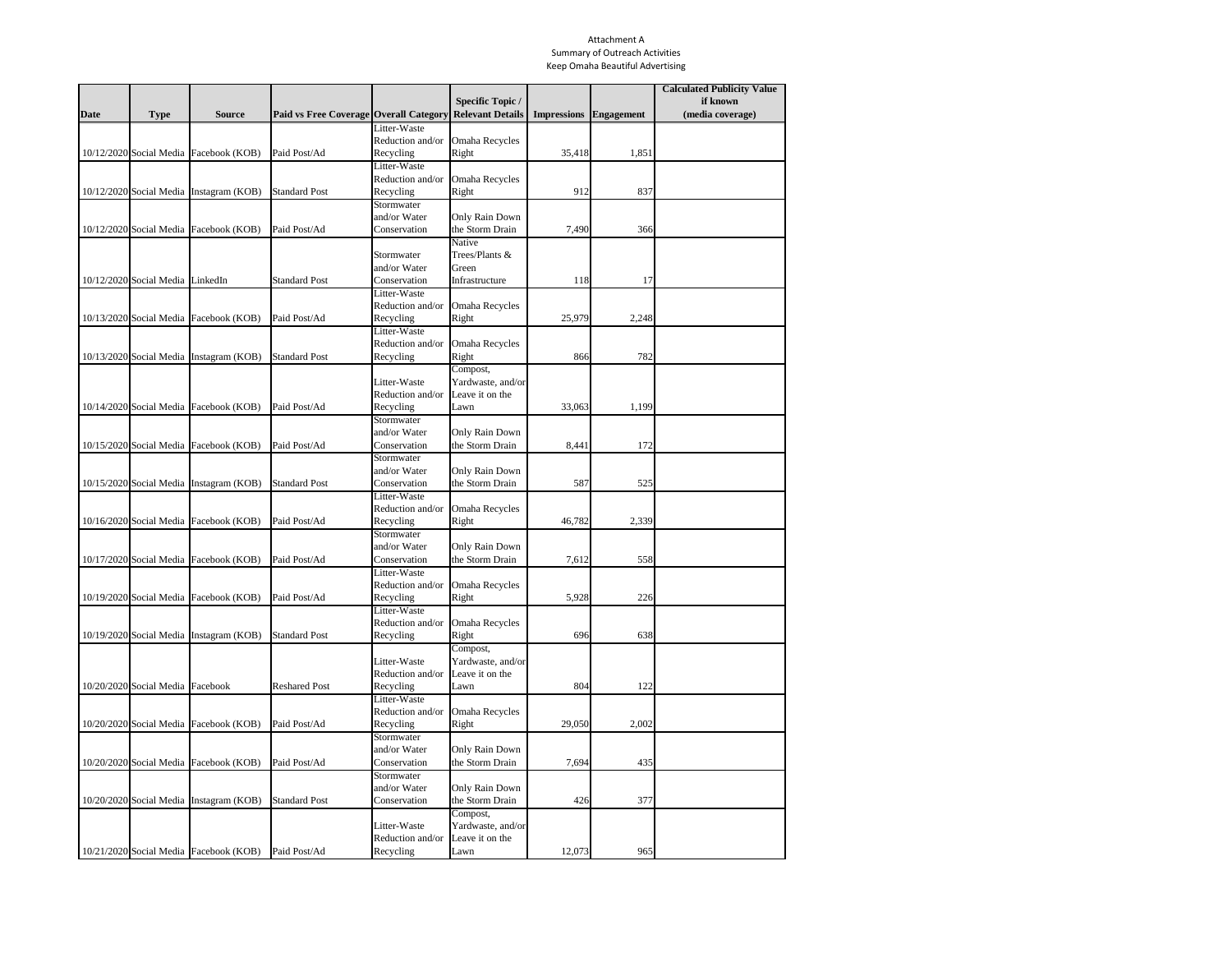*enforcement procedures to eliminate unauthorized non-stormwater discharges identified during an investigation.*

The City of Gretna's Public Works Department personnel implement the procedures regarding the elimination of unauthorized non-storm water discharges per the City Code. No unauthorized non-stormwater discharges were identified in Gretna in 2020.

## **This permit requirement has been met.**

*C.1.f. Identify and address allowable non-stormwater discharges determined to be significant contributors to pollutants. Identify an additional non-stormwater discharges that will not be addressed as illicit discharges. On-Going All Years – Report on any local controls or conditions placed upon exempt non-stormwater discharges and additional identified exempted nonstormwater discharges.*

There were to no non-stormwater discharges determinations made in 2020.

*C. 2 & 3. Coordinate with adjacent permitted MS4s to report illicit discharges to the appropriate authority having jurisdiction and respond to reports from other MS4s. Year 1 – Develop procedures for coordination with adjacent permitted MS4s. On-Going All Years – Include in the annual report any known illicit discharge reports to and from adjacent MS4s.*

The Omaha Stormwater Program operates a hotline, 402-444-3908, and a reporting form at [OmahaStormwater.org](http://www.omahastormwater.org/) to receive complaints from the public regarding stormwater issues. These options for reporting complaints and illicit discharges are promoted through the Papillion Creek Watershed. Complaints received by the Omaha Stormwater Program located in adjacent MS4s are forwarded immediately to them for investigating. Complaints received by adjacent MS4s that are in the City of Omaha limits or its Extra Territorial Jurisdiction (ETJ), are immediately forwarded over. A Memorandum of Understanding has been developed to address illicit discharges that occur in extra-territorial jurisdiction areas or that impact more than one jurisdiction.

A summary of complaints forwarded to adjacent MS4s is included in the table below.

| Date | <b>Address</b>                 | Complaint Type   Adjacent MS4              |  |
|------|--------------------------------|--------------------------------------------|--|
|      | 8/20/2020   13424 Chandler Rd. | Illicit Discharge $\vert$ City of La Vista |  |

## **This permit requirement has been met.**

*C.4. Maintain written procedures for the IDDE component of the MS4 permit. On-Going All Years – Make available upon request the standard operating procedures developed under this program component.*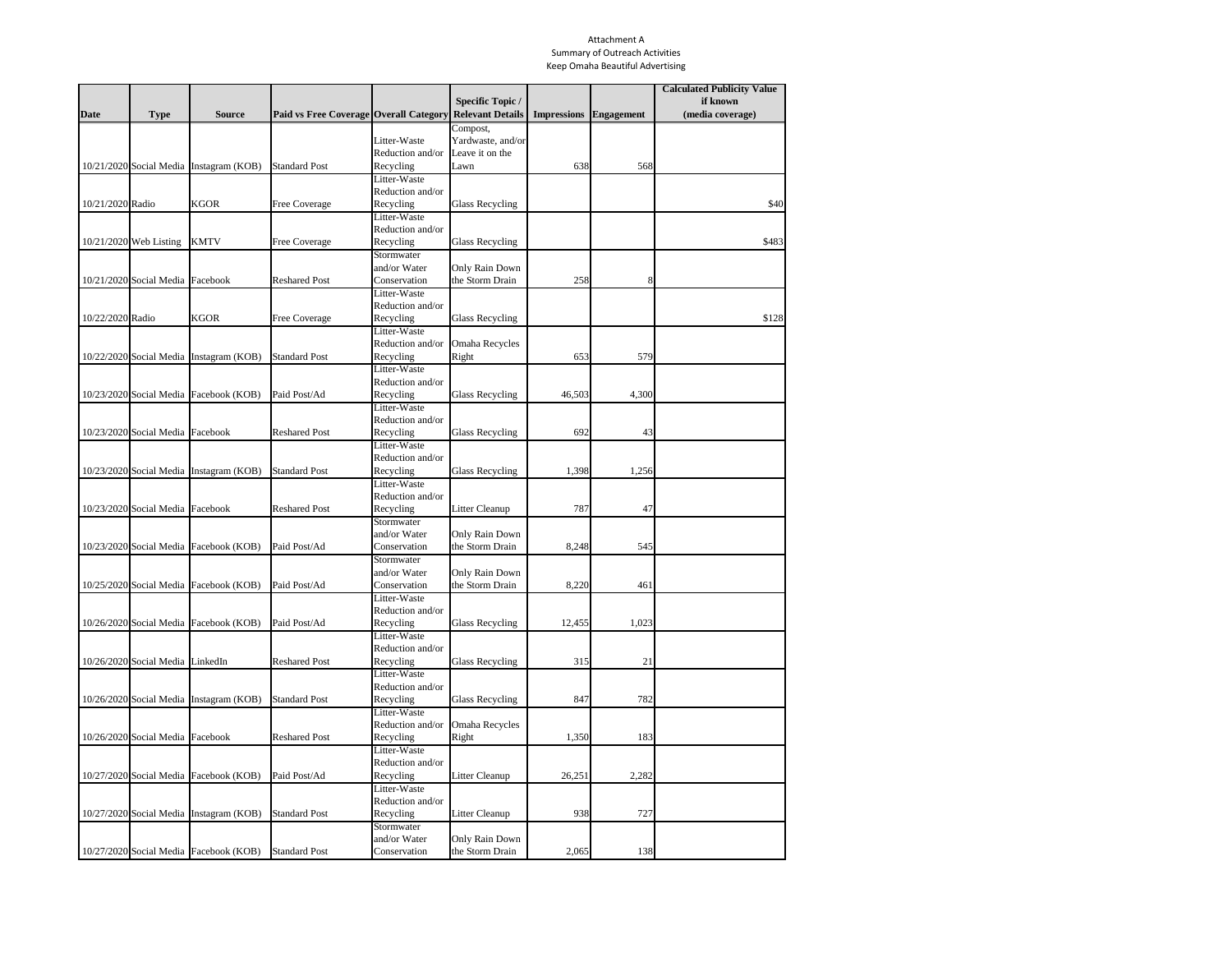Upon request, the City of Gretna will provide a copy of the standard operating procedures developed under this program component.

## **This permit requirement has been met.**

*C.5. Receive reports and complaints, internally and from the public, of illicit discharges and illegal dumping into the MS4. Respond to and investigate complaints about spills, dumping, or disposal of materials other than stormwater to the MS4. On-Going All Years - Coordinated with others to resolve complaints. Develop a system to generate reports and track the number of calls per year in regard to spills, dumping, or improper disposal of material to the MS4. Include a count of complaints received and investigation completed in the annual report.*

The City of Omaha continues to maintain a phone line, 402-444-3908, for handling stormwater calls. Clerks are available during regular business hours to handle calls for the City and the PCWP member entities. The clerks answering the hotline are required to complete a form when answering the calls so that all the required information is collected. The form is tied to a database that stores all calls received and provide a mechanism for tracking calls. A representative from the City of Omaha will use the information stored in the database to direct the call to the appropriate PCWP representative or their designee.

There were a total of zero (0) complaints received via the Papio Partnership website (www.papiopartnership.org) or the hotline in 2020 for our jurisdiction. Public complaints on sediment and erosion control can be logged into the erosion website [\(www.OmahaStormwater.org\)](http://www.omahastormwater.org/).

There were to no illicit discharges and illegal dumping into the MS4 made in 2020.

## **This permit requirement has been met.**

*C.6. Develop, implement and maintain a training program for municipal field staff with respect to IDDE. Year 1 – Develop a strategy which identifies field staff and appropriate levels of training. Years 2-5 – Provide a count of employees which have received training in the annual report.*

A strategy for training municipal field staff has been developed. A copy of the strategy is included in Attachment E. Due to COVID-19, the City did not perform any training to municipal field staff with respect to IDDE.

## **This permit requirement has been met.**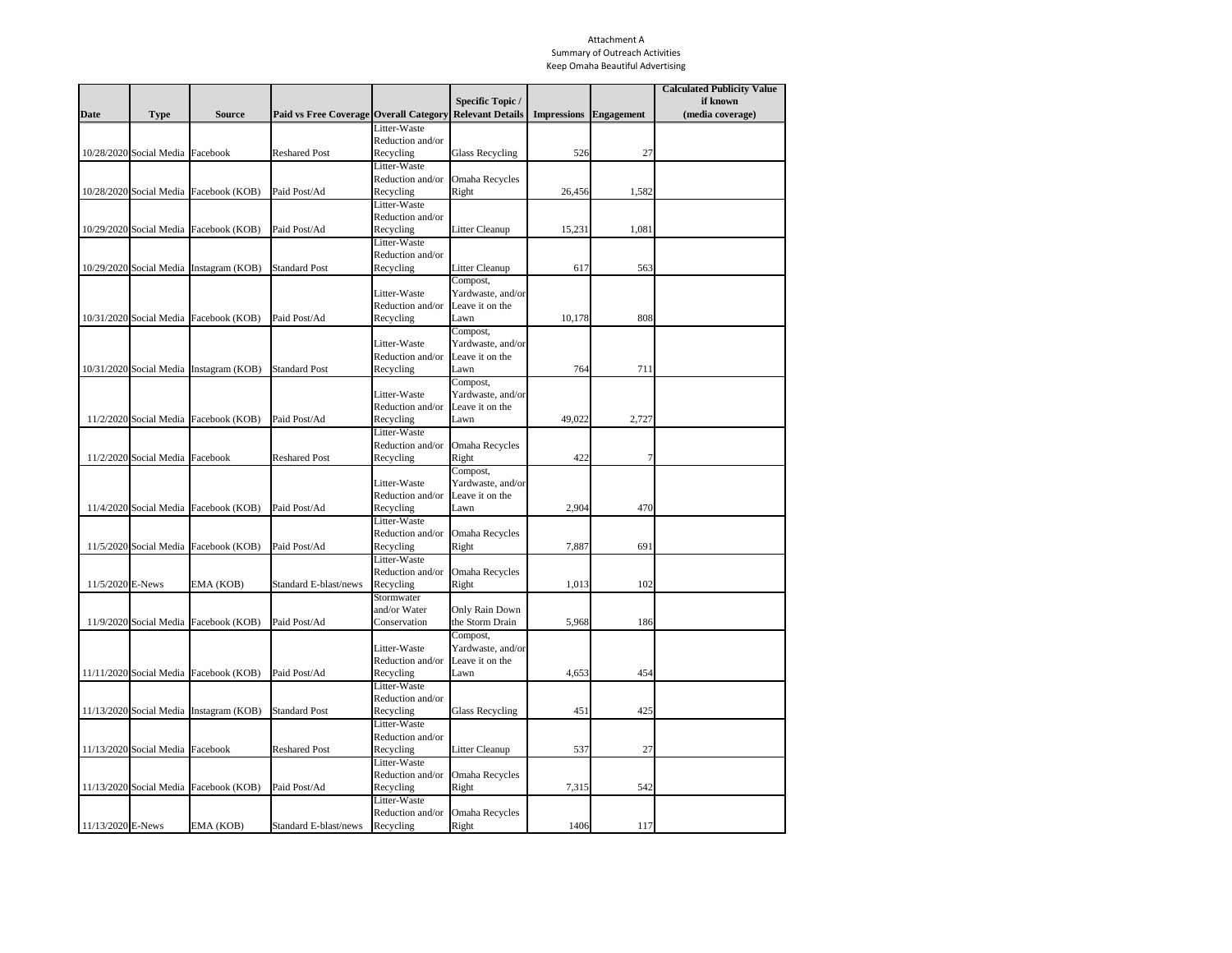Gretna 2020 Annual Report March 30, 2021 Permit number 220008

## **D. Construction Site Runoff Control**

*D.1. Maintain the established program requiring operators of public or private construction activities to comply with local erosion and sediment control requirements. On-Going All Years – Include any updates to code or permit requirements in the annual report.*

The City of Omaha's Environmental Quality Control Division (EQCD) continued to implement the Grading Permit Program for the PCWP in 2020. No updates were made to code or permit requirements in 2020.

Additionally, communities in Sarpy County have experienced urban growth in areas outside the Papillion Creek Watershed. As these areas are outside of what EQCD manage through the Papillion Creek Watershed Partnership agreement, the Southern Sarpy Watershed Partnership (SSWP) was formed in 2016. In 2020, the SSWP contracted for inspections in Southern Sarpy County to maintain the established program.

## **This permit requirement has been met.**

*D.2. Maintain a compliance plan or mechanism to follow up on construction site noncompliance. On-Going All Years – Maintain the compliance procedures per the permit requirements.*

The City of Omaha's compliance plan is titled the Omaha Environmental Enforcement Manual. This manual describes the City's enforcement goals, process and mechanisms, program priorities, enforcement mechanisms and civil penalty policy. No updates were made in 2020. The PCWP and SSWP utilize this plan to maintain compliance.

## **This permit requirement has been met.**

*D.3. Review grading permit applications and maintain a continually updated inventory of all private and public construction sites. On-Going All Years - Include in the annual report the number and type of grading permits reviewed.*

In 2020, there were 58 Phase I grading permits and 87 Phase 2 grading permits issued in the PCWP and SSWP communities. A breakdown of grading permits by community is shown in Attachment C.

The City of Gretna issued 14 grading permits in 2020.

## **This permit requirement has been met.**

 $#21-12$  10 *D.4. Maintain the electronic records for inspection of construction sites and enforcement of erosion and sediment control measures. Year 1 – Develop a strategy for site inspections by*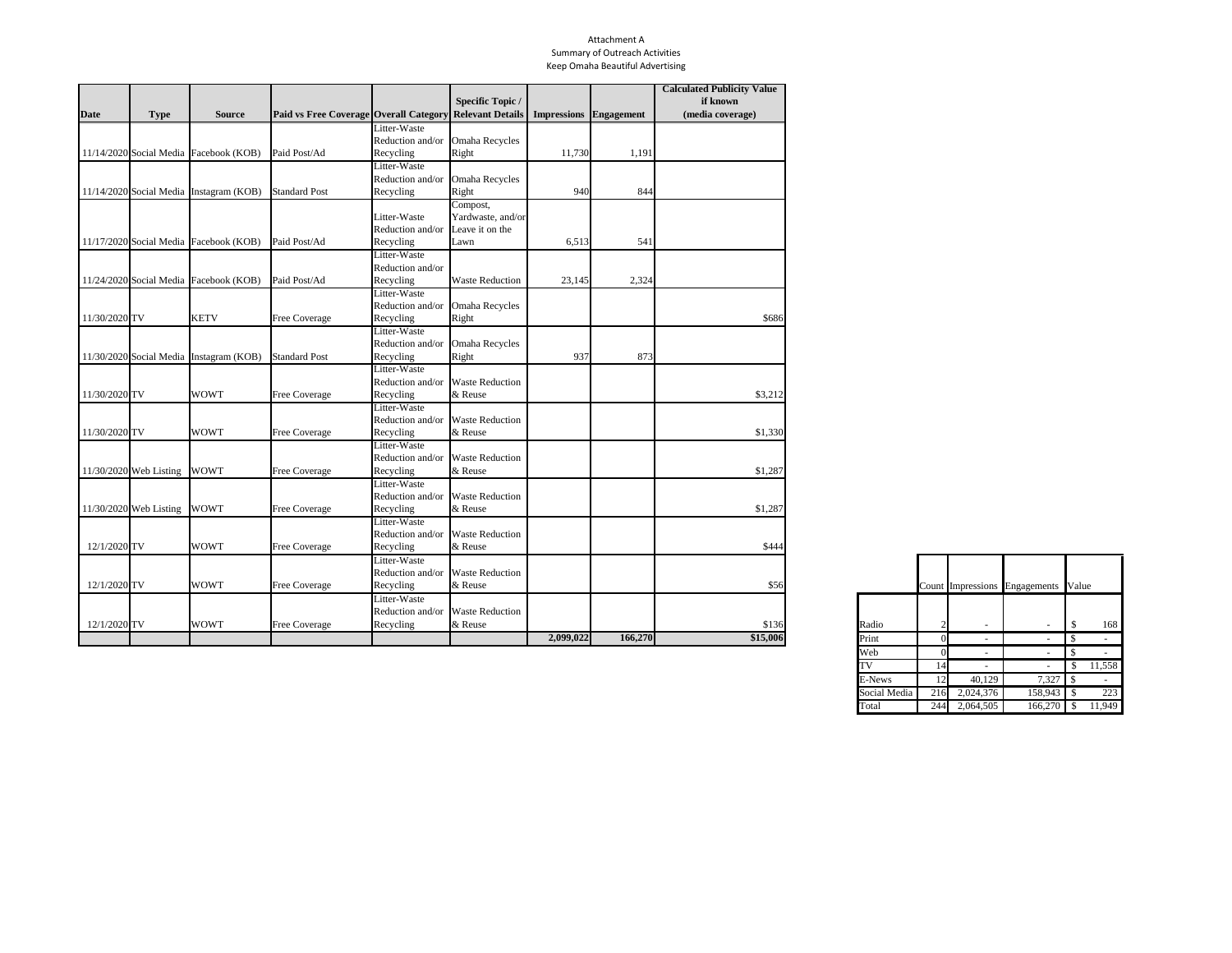*municipal staff and include in the annual report. On-Going All Years – Inspect construction sites on a regular basis and on a complaint basis. Track the number of sites inspected annually in a database. Initiate enforcement proceedings as appropriate to address violations. Include a summary of inspections completed and enforcement actions taken in the annual report.*

The City of Omaha Stormwater Program developed a strategy for site inspections by municipal staff. EQCD administers the inspection program for Erosion Control, both within the City of Omaha's jurisdiction as well as the Papillion Creek Watershed Partnership's (PCWP) individual member's jurisdiction. The City's Grading Permit Program requires that the owners of active sites assign a Project Inspector to do inspections weekly and after 0.5 inches of rain. In the 2020 calendar year, reports were submitted to Permix by City Inspectors and Project Inspectors for construction sites as per the NPDES Stormwater Discharges from Construction Sites General Permit. Communities in the SSWP follow the same guidelines but utilize a contractor to conduct site inspections.

Violations processed in 2020 are referenced in Attachment D as well as a breakdown of permits and inspection reports by community. The table below summarizes PCWP and SSWP construction inspections for 2020.

|                           | <b>City Inspection Reports</b> | <b>Private Inspection Reports</b> |
|---------------------------|--------------------------------|-----------------------------------|
| Phase I Sites (>5 acres)  | 1.473                          | 11,480                            |
| Phase II Sites (<5 acres) | 866                            | 6,041                             |
| Total                     | 2,339                          | 17,521                            |

| <b>Grading Permit</b>     | <b>Project Name</b>      | <b>Illicit Discharge</b> | <b>Complaint Type</b> | Enforcement<br><b>Action Taken</b> |
|---------------------------|--------------------------|--------------------------|-----------------------|------------------------------------|
| GRE-20170502-<br>4099-GP1 | Aspen Creek North        | No.                      | Sediment &<br>Erosion | Letter of Warning                  |
| GRE-20200506-<br>5401-GP1 | <b>Mackling Property</b> | No.                      | Sediment &<br>Erosion | Letter of Warning                  |

Additional violation information is included for areas in Southern Sarpy County in Attachment E.

| <b>Grading Permit</b>     | <b>Project Name</b>    | <b>Illicit Discharge</b> | <b>Complaint Type</b> | Enforcement<br><b>Action Taken</b> |
|---------------------------|------------------------|--------------------------|-----------------------|------------------------------------|
| GRE-20161021-<br>3837-GP1 | The Estates of Wynwood | No.                      | Sediment &<br>Erosion | Letter of Warning                  |

## **This permit requirement has been met.**

*D.5. Provide training for municipal staff with respect to their assigned duties as it relates to sediment and erosion control from construction activity. One formal training course for inspection staff during their employment with the City and internal training on an as needed basis to maintain consistent reporting among all inspectors. On-Going All Years – Include in the annual report the number of staff and their sediment and erosion control training completed.*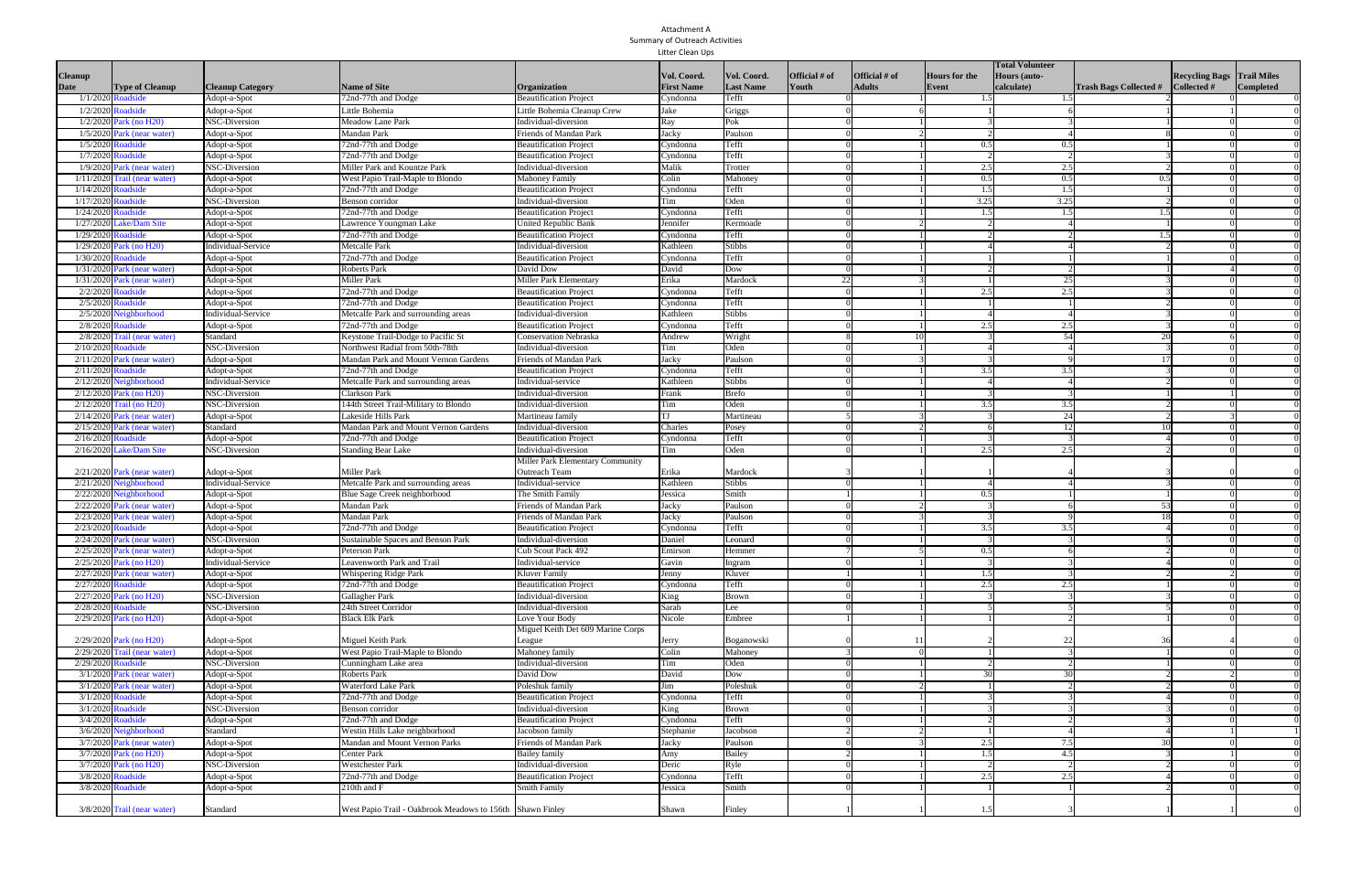Through the PCWP Interlocal Agreement, the City of Omaha provides construction site inspection services for all grading permits. City of Omaha Environmental Inspectors who conduct inspections for sediment and erosion control must enroll and pass the Local Technical Assistance Program's (LTAP) Erosion and Sediment Control for Installers and Inspectors. The training is a full-day course and includes a test at the end that if passed, the inspector becomes certified. This certification is valid for 5 years. When the certification expires, inspectors enroll for an online course to renew their certification. There are 15 certified inspectors in the City of Omaha's Environmental Quality Control Division (EQCD). A summary of active City inspectors is provided in the table below.

|                   |                  | <b>Certification</b> | <b>Recertification</b> |
|-------------------|------------------|----------------------|------------------------|
| <b>First Name</b> | <b>Last Name</b> | ID#                  | Date                   |
| Christopher       | Anderson         | 2101                 | 10/4/2022              |
| Casey             | <b>Black</b>     | 848                  | 1/23/2024              |
| Mark              | Ermeling         | 1979                 | 10/5/2021              |
| Neil              | Graybill         | 1333                 | 1/3/2022               |
| Eric              | Grimshaw         | 1261                 | 12/8/2020              |
| James             | Kee Jr.          | 170                  | 9/24/2024              |
| Charla            | Long (Shurter)   | 1666                 | 9/24/2024              |
| David             | <b>Nusser</b>    | 924                  | 9/12/2021              |
| Matthew           | <b>Nusser</b>    | 1986                 | 10/5/2021              |
| <b>Therese</b>    | Pogge            | 172                  | 9/24/2024              |
| Jennifer          | Proescholdt      | 1987                 | 10/5/2021              |
| Jeffrey           | Ryba             | 1353                 | 9/13/2021              |
| Carol             | Sorensen         | 171                  | 9/24/2024              |
| Andy              | Szatko           | 1278                 | 11/30/2020             |
| <b>Blake</b>      | Wagner           | 3055                 | 9/24/2024              |

In 2020, EQCD continued to incorporate sediment and erosion control training into the regular monthly safety toolbox meetings. Topics that are covered include review of inspection processes, enforcements, and open discussion to discuss current issues among staff. A summary of 2020 sediment and erosion control training is provided in the table below.

| <b>Date</b> | <b>Title</b>                                   | <b>Attendees</b> |
|-------------|------------------------------------------------|------------------|
| 1/28/2020   | <b>Inspector Training &amp; Safety Toolbox</b> | 12               |
| 2/10/2020   | <b>City Construction &amp; CSO Inspections</b> | 3                |
| 2/25/2020   | <b>Inspector Training &amp; Safety Toolbox</b> | 12               |
| 3/24/2020   | <b>Inspector Training &amp; Safety Toolbox</b> | 14               |
| 4/28/2020   | <b>Inspector Training &amp; Safety Toolbox</b> | 12               |
| 6/2/2020    | <b>Inspector Training &amp; Safety Toolbox</b> | .5               |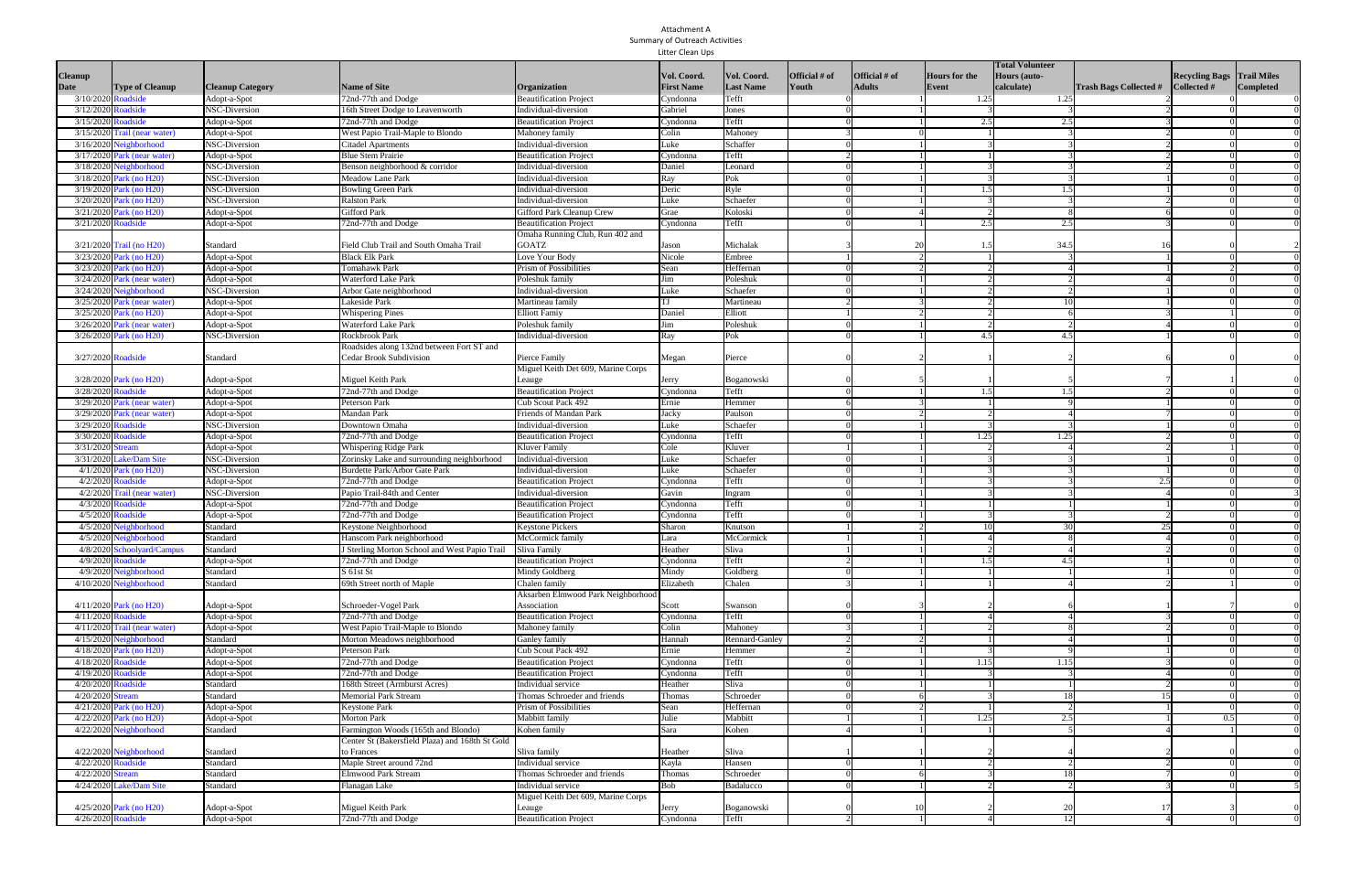## Gretna 2020 Annual Report March 30, 2021 Permit number 220008

| <b>Date</b> | <b>Title</b>                                   | <b>Attendees</b> |
|-------------|------------------------------------------------|------------------|
| 6/23/2020   | <b>Inspector Training &amp; Safety Toolbox</b> | 6                |
| 7/28/2020   | <b>Inspector Training &amp; Safety Toolbox</b> | 9                |
| 8/25/2020   | <b>Inspector Training &amp; Safety Toolbox</b> | 11               |
| 9/22/2020   | <b>Inspector Training &amp; Safety Toolbox</b> | 9                |
| 9/29/2020   | FRCP Training - Under the Sink                 | 5                |
| 9/30/2020   | FRCP Training - Oma-gro Compost                | 3                |
| 10/20/2020  | <b>Outfall Screening Training</b>              | 3                |
| 10/27/2020  | <b>Inspector Training &amp; Safety Toolbox</b> | 5                |
| 11/24/2020  | <b>Inspector Training &amp; Safety Toolbox</b> | 9                |
| 12/22/2020  | <b>Inspector Training &amp; Safety Toolbox</b> | 5                |

In addition to the EQCD inspectors, the SSWP uses a contractor to complete construction site inspections. The inspectors used in 2020 and their qualifications are included in Attachment E.

## **This permit requirement has been met.**

*D.6. Communicate with the regulated community and other groups affected by the Construction Site Runoff program and provide a mechanism to receive complaints from the public. On-Going All Years – Conduct workshops for developers, builders, site designers, contractors, and municipal staff as determined necessary. Track reports from the public regarding construction sites. Include the number of reports received in the annual report and the permittee's response.*

A Sediment and Erosion Control seminar was held on February 6, 2020 with 310 attendees. This annual seminar is intended to educate the regulated community. The seminar is hosted by the City of Omaha, P-MRNRD, Douglas County, and the PCWP. The seminar provided engineers, developers, and construction companies information on NPDES Phase II regulations, the PCWP's grading permit program and sediment and erosion control BMPs.

The City of Omaha also holds multiple outreach events with the regulated community, including the events listed in the table below. Outreach materials are handed out at these events and participants are encouraged to visit [OmahaStormwater.org](http://www.omahastormwater.org/) for additional information and resources. Phone calls, emails, and many other types of communications happen as part of regular job duties where City staff provide information and resources to support sediment and erosion control efforts in the community. See Attachment A for a full list of outreach events.

| <b>Date</b> | <b>Event Name</b>  | $#$ of<br><b>Attendees</b> | Location          | <b>Details/Comments</b> |
|-------------|--------------------|----------------------------|-------------------|-------------------------|
| 1/9/2020    | <b>EGA Grading</b> | 12                         | <b>EGA Office</b> | Provide training & Q&A  |
|             | Permit & PCSMP     |                            |                   | for grading permits &   |
|             | <b>Training</b>    |                            |                   | post-construction       |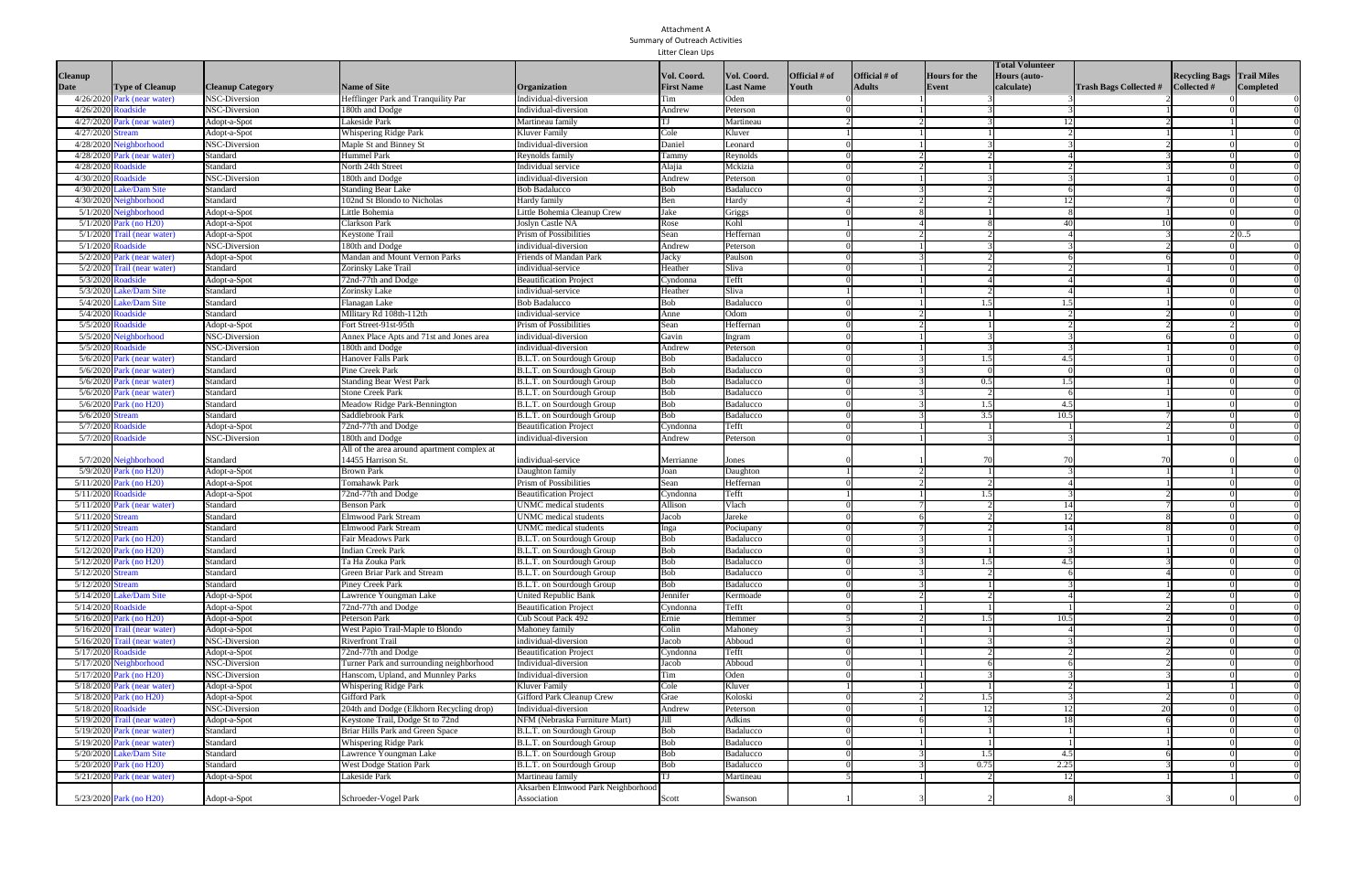| Date      | <b>Event Name</b>           | # of<br><b>Attendees</b> | Location           | <b>Details/Comments</b>   |
|-----------|-----------------------------|--------------------------|--------------------|---------------------------|
| 1/14/2020 | Olsson SEC                  | 10                       | Marriott           |                           |
|           |                             |                          |                    | Present on Omaha specific |
|           | Presentation                |                          | Courtyard, La      | SEC topics & info during  |
|           |                             |                          | Vista              | Olsson day-long internal  |
|           |                             |                          |                    | meeting                   |
| 1/14/2020 | <b>TD2 Designers</b>        | 30                       | <b>TD2 Offices</b> | Provide training & Q&A    |
|           | <b>Grading Permit &amp;</b> |                          |                    | for grading permits &     |
|           | <b>PCSMP Training</b>       |                          |                    | post-construction         |
| 1/16/2020 | TD2 Inspectors              | 12                       | <b>TD2 Offices</b> | Provide training & Q&A    |
|           | <b>Grading Permit &amp;</b> |                          |                    | for grading permits &     |
|           | <b>PCSMP Training</b>       |                          |                    | post-construction         |
| 2/6/2020  | Sediment &                  | 310                      | <b>DC Centre</b>   | Annual seminar to         |
|           | <b>Erosion Control</b>      |                          |                    | construction industry     |
|           | Seminar                     |                          |                    |                           |
| 1/9/2020  | <b>EGA Grading</b>          | 12                       | <b>EGA Office</b>  | Provide training & Q&A    |
|           | Permit & PCSMP              |                          |                    | for grading permits &     |
|           | <b>Training</b>             |                          |                    | post-construction         |

See BMP 4 in this section for information regarding construction site complaints in 2020.

| <b>Issue Address</b>      | Illicit Discharge |            | Complaint Type Enforcement Action Taken |
|---------------------------|-------------------|------------|-----------------------------------------|
| Royal View - 204th Street | No                | Sediment & | <b>Request for Voluntary</b>            |
|                           |                   | Erosion    | Compliance - Verbal                     |

## **This permit requirement has been met.**

## **E. Post-Construction Runoff Control**

*E.1. Continue to implement the Post Construction Program as stipulated in municipal code. Periodically update guidance material and develop divergent standards for difficult sites such as linear projects. Update as needed the Omaha Regional Stormwater Design Manual (ORSDM). Year 1 – Develop divergent standards for guidance document and update guidance as needed. Submit standards with the annual report. On-Going All Years – Revise as necessary. Include a summary of revisions in the annual report.*

The City of Omaha's guidance document for post-construction is titled *City of Omaha Post Construction Stormwater Management Planning Guidance* and was developed in July 2009 and updated in August 2015. This document is used by all PCWP communities. In 2019, the document was reviewed by the Omaha Post-Construction Engineer Reviewer as well as Reviewers in the Papillion Creek Watershed Partnership jurisdictions and the design community to solicit feedback on the document. Updates incorporated into the document as a result of this review includes the following: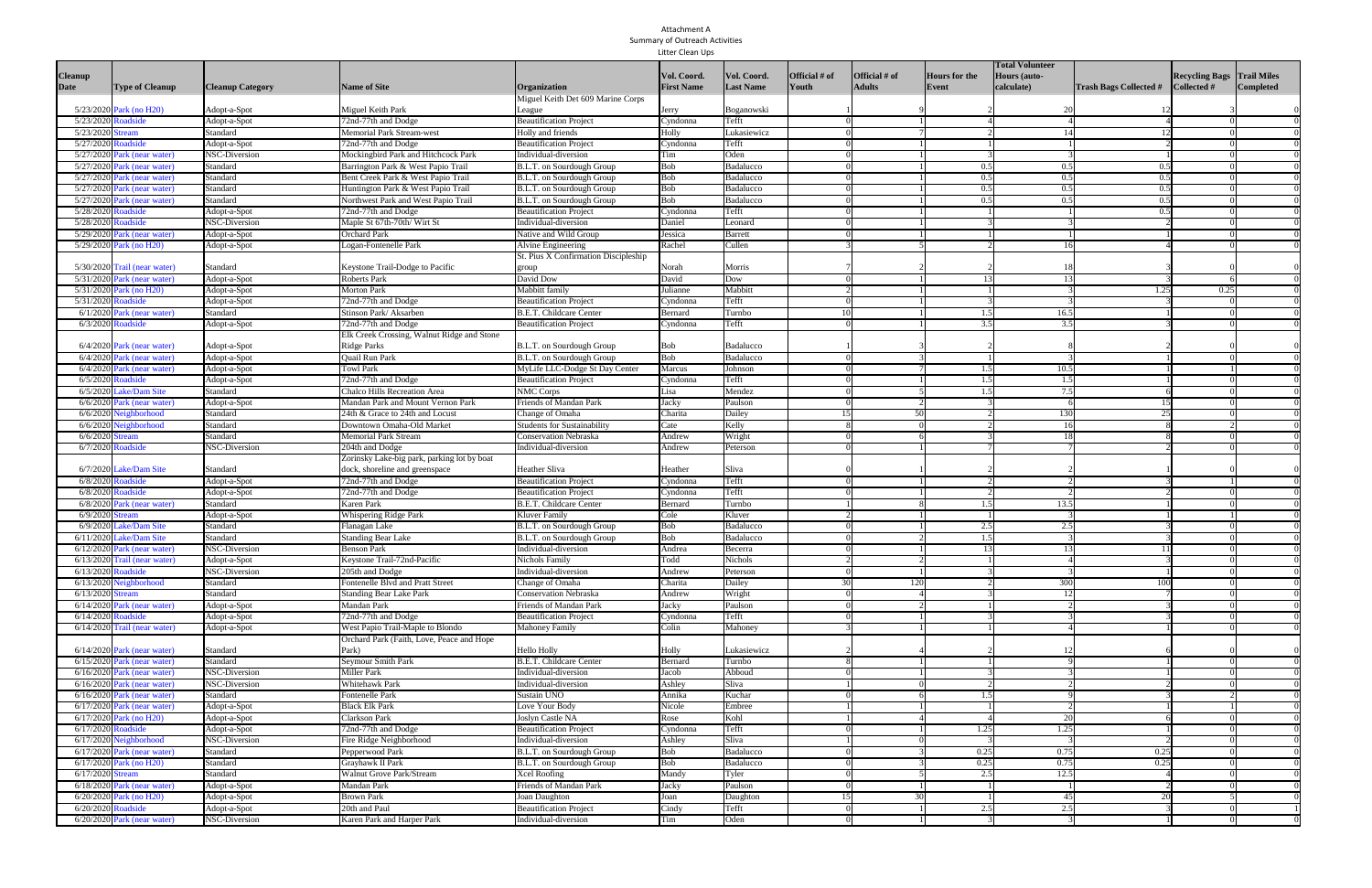Gretna 2020 Annual Report March 30, 2021 Permit number 220008

- · Example of a good drainage study report
- · Certificate of Occupancy hold letter
- Post-Construction BMP inspection forms
- · Updated text to clarify "no adverse impact"

The document is available on the City's website [OmahaStormwater.org](http://omahastormwater.org/) and [OmahaPermix.com.](http://www.omahapermix.com/) No divergent standards were developed. No changes were made to the manual in 2020.

#### **This permit requirement has been met.**

*E.2. Review and update, if needed, the standards outlined in the municipal code and ORSDM for consistency with required performance standards as they relate to post-construction stormwater management plans. On-Going All Years – Report on any updates to the municipal code or ORSDM.*

No updates were made to municipal code or ORSDM in 2020.

#### **This permit requirement has been met.**

*E.3. Maintain an online submittal and review process for site plans, easement and maintenance agreements, as built drawings, deed recordings, and drainage studies. On-Going All Years – Report number of PCSMP projects and the status of their progress in the annual report.*

The Permix software is used for post construction stormwater plan submittals and review. Documents that are included in the PCSMP include a drainage study, proposed plan sheets, applicant certification, maintenance agreement, as-built drawings, BMP certification statement, certification cover sheet, and a certificate of occupancy letter (as-needed). Upon physical completion of the post-construction BMP(s), the PCSMP is recorded with the property deed to ensure long term compliance.

See Attachment F for a summary of PCSMP projects and their status.

#### **This permit requirement has been met.**

*E.4. Develop SOPs for responding to complaints regarding Post Construction BMPs and a strategy for verifying BMPs are being installed & maintained in perpetuity. Year 1 – Submit SOPs with the annual report. On-Going All Years – Report on any complaints and/or BMPs which have been certified as complete.*

The City of Gretna has developed a protocol for responding to complaints regarding Post Construction BMPs.

A summary of BMPs that have been certified as complete is included in Attachment G.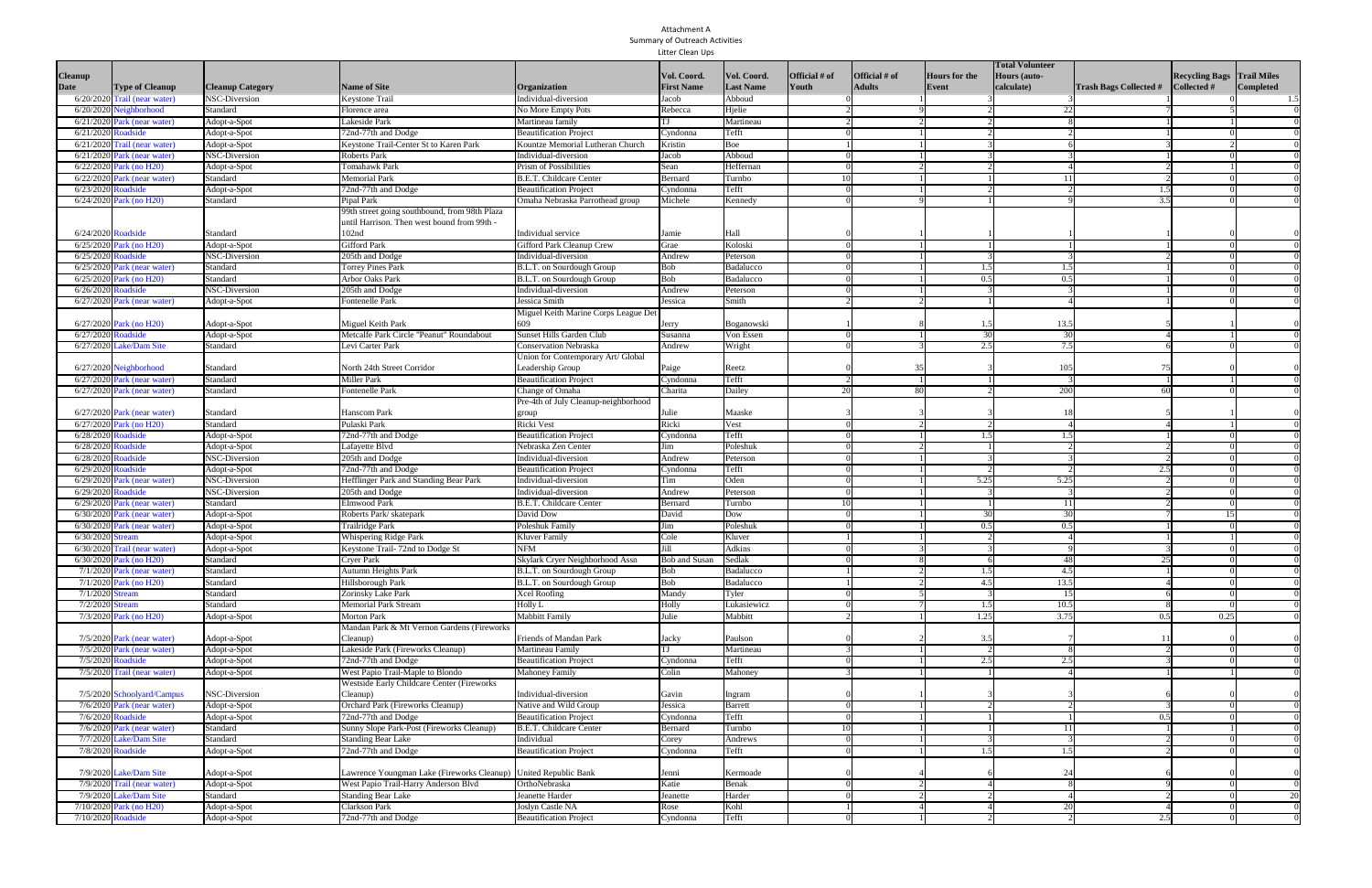## **This permit requirement has been met.**

*E.5. Maintain a database that stores information on approved PCSMPs. On-Going All Years – Provide an inventory of certified stormwater control measures installed as part of the PCSMP requirements. Include a count of BMP types as well as any known changes to BMPs in the annual report.*

The Permix software used for post-construction stormwater plan submittal creates a database of BMPs installed as part of the PCSMP requirements. A summary of BMPs installed in 2020 is included in Attachment G.

## **This permit requirement has been met.**

*E.6. Inspect sites that are certified by the engineer of record and all sites identified as deficient on a complaint basis. Develop a protocol to bring sites into compliance. Year 1 – Develop protocol for compliance assistance and inspection strategy. On-Going All Years – Document and maintain inspection records of the certified PCSMP projects as identified in the strategy developed. Document any enforcement actions taken. Summarize activities in annual report.*

A protocol for inspection of BMPs that are certified by the engineer of record and compliance assistance has been developed.

The City of Gretna City Engineer performed 33 routine compliance site inspection trips which covered approximately 43 construction sites within the City's jurisdiction.

## **This permit requirement has been met.**

## **F. Pollution Prevention/Good Housekeeping for Municipal Operations**

*F.1. Maintain an inventory and map of municipal facilities. Review annually and update if needed. On-Going All Years – Maintain an inventory and map of all municipal facilities.*

The City of Gretna has a link on its website for a inventory and map of municipal facilities at: [http://gretnane.org/DocumentCenter/View/1302/Gretna-Storm-Sewer-Utility-Map-Jan-2018-](http://gretnane.org/DocumentCenter/View/1302/Gretna-Storm-Sewer-Utility-Map-Jan-2018-PDF) [PDF](http://gretnane.org/DocumentCenter/View/1302/Gretna-Storm-Sewer-Utility-Map-Jan-2018-PDF)

## **This permit requirement has been met.**

*F.2. Conduct assessments of municipal maintenance facilities and review their municipal; runoff control plans as applicable. Revise plans as needed if facilities expand of reduce activities and implement recommendations based on annual inspections. Year 1 – Develop a strategy to assess municipal facilities and prioritize them based upon a defined set of criteria, include strategy in the annual report. Years 2-5 – Track the number of assessments for municipal*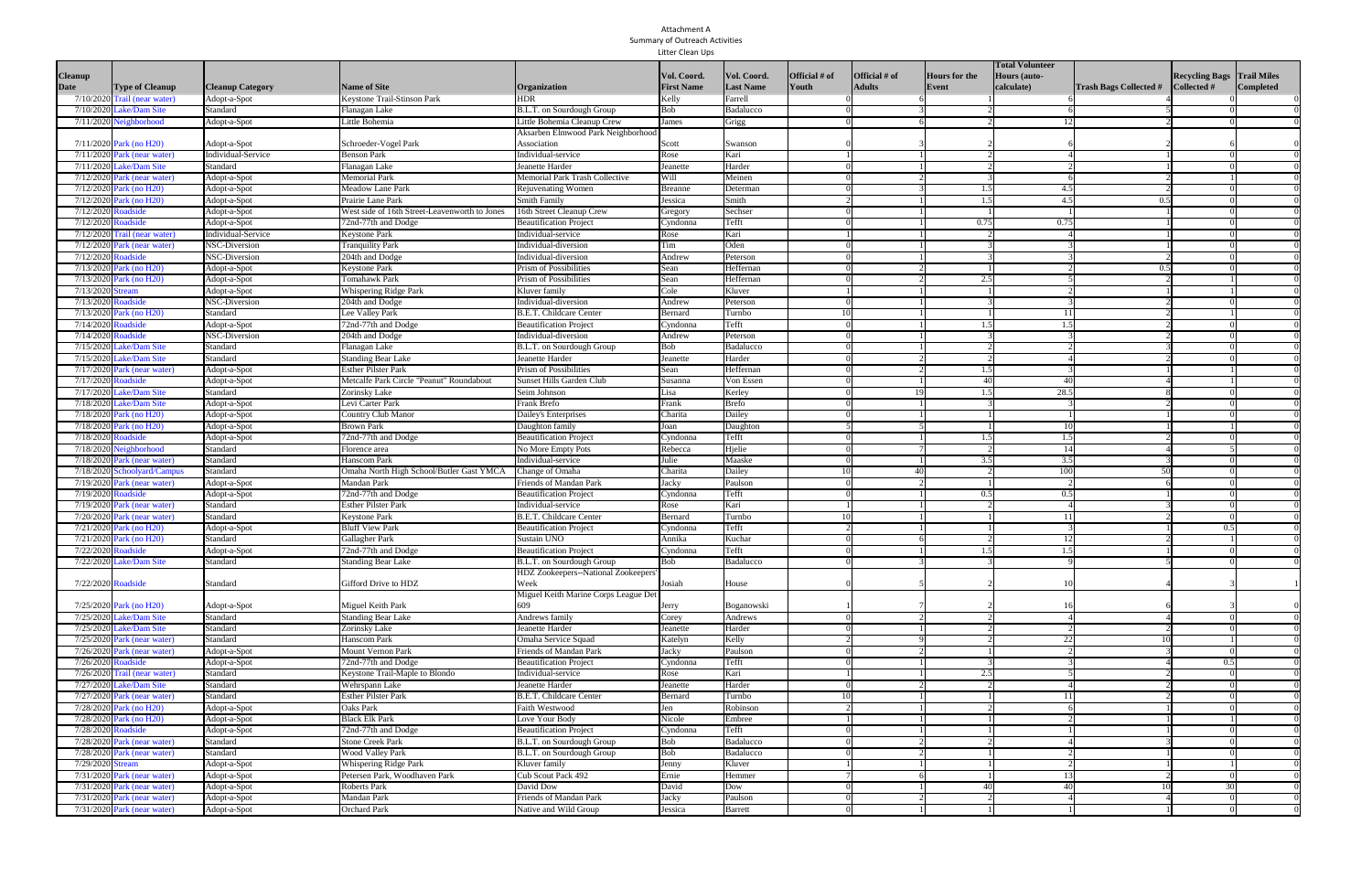*facilities based upon the strategy developed in year 1. Include the number of assessments completed, a description of the assessment procedure and any changes in facilities ranking in the annual report.*

The City of Gretna has developed a strategy to assess municipal facilities. In Permit Year 2 (June 2019-June 2020) 7 assessments were completed.

The City has complied a GIS database of all facilities to allow for inspection record keeping and assessment ranking to prioritize maintenance activities. The City performed maintenance on 7 specific areas during the 2020 calendar year.

## **This permit requirement has been met.**

*F.3. Continue to implement Good Housekeeping Program for municipal facilities that addresses "high priority" facilities and site-specific SOPs. On-Going All Years – Annually report new, removed, or significantly updated municipal facilities.* 

There were no changes to the City's municipal facilities in 2020. The City continues to update the storm sewer database with any new systems, removed or updated facilities.

#### **This permit requirement has been met.**

*F.4. Implement practices for maintaining the storm sewer system that includes catch basin maintenance, open channels and other drainage structures, street sweeping, and structural stormwater controls. All maintenance procedures are to be performed such that wastewater and waste materials do no enter the MS4. Year 1 – Provide a description of the maintenance programs in the annual report. On-Going All Years – Annually report on Sewer Maintenance activities related to maintain the storm sewer system and changes to any of the maintenance practices.* 

The streets were swept two times in 2020 by an independent company.

The City performed major maintenance activities at Northridge subdivision (Sycamore Drive east end of pavement), Highway 6 (ditches from OPPD south to Nebraska Crossing Drive, R&R Acres Industrial (R&R Road at curve to 220<sup>th</sup> Street), Fairview Road (ditch east of Highway 6), 204<sup>th</sup> Street storm outlet (Safarik Acres Lot 1), Michael Drive (north ditch outlet near BNSF Railroad).

City's Street Department provides routine monitoring of storm sewer systems and reports all maintenance items to the Public Works Director.

#### **This permit requirement has been met.**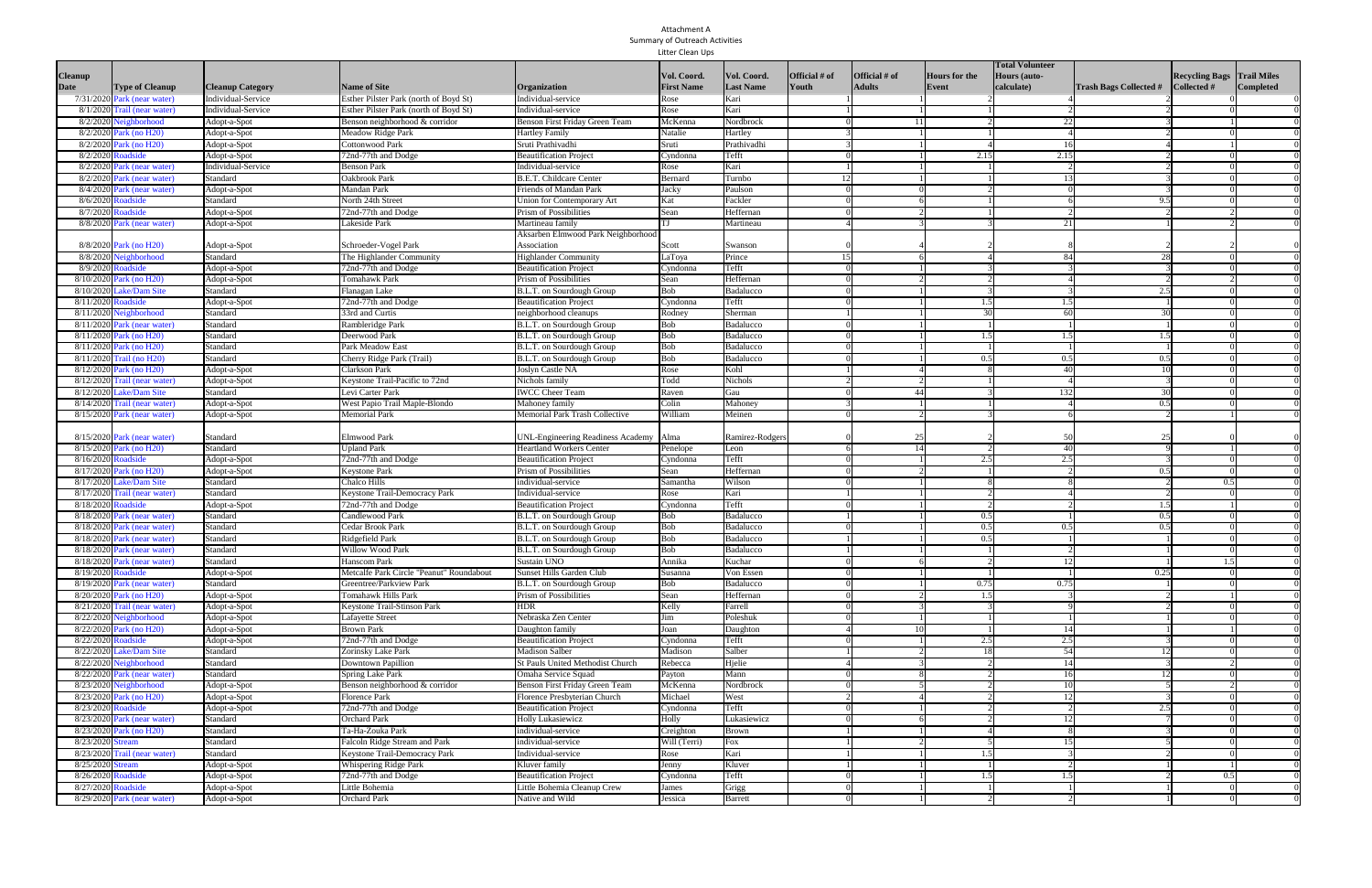Gretna 2020 Annual Report March 30, 2021 Permit number 220008

*F.5. Provide training for municipal employees in pollution prevention and good housekeeping. Year 1 – Develop a strategy for municipal employee training in pollution prevention and good housekeeping, include strategy in annual report. On-Going All Years – Conduct training events for municipal staff. Include number of employees trained, based on strategy developed in year 1, in annual report.*

During Permit Year 2 (June 2019-June 2020) City of Gretna completed the following training activities per the training strategy: Due to COVID-19, the City did not perform any training to municipal employees with respect to SWPPP and good housekeeping. The City anticipates being able to offer training in the upcoming year to the municipal employees related to pollution prevention and good housekeeping practices.

#### **This permit requirement has been met.**

*F.6. Provide educational material to contractors hired to perform maintenance activities on the MS4. Year 1 – Develop materials to provide to contractors and include in the annual report. Years 2-5 – Include in the annual report any new materials or updates to existing materials.*

Evaluation documents for Facility Runoff Control Plans (FRCP) have been developed and templates shared with the members of the PCWP. These templates include a photo checklist, site questionnaire, facility profile sheet, hot spot checklist, photo log and a facility recommended BMP checklist. FRCPs are developed for each facility in the PCWP communities.

No updates were made in 2020.

#### **This permit requirement has been met.**

#### **5. Fiscal Expenditures**

The City of Gretna annual expenses for 2020 were in the magnitude of \$10,000 for materials with all labor performed by the City own forces. The expenses included materials for rip-rap stone, stabilization fabric, seed and rolled erosion blanket.

#### **6. Changes in MS4 Area**

There have been no changes in the MS4 area in 2020.

#### **List of Attachments**

Attachment A. Summary of Outreach Activities

Attachment B. Inventory of Outreach Materials

Attachment C. Grading Permit Summary Report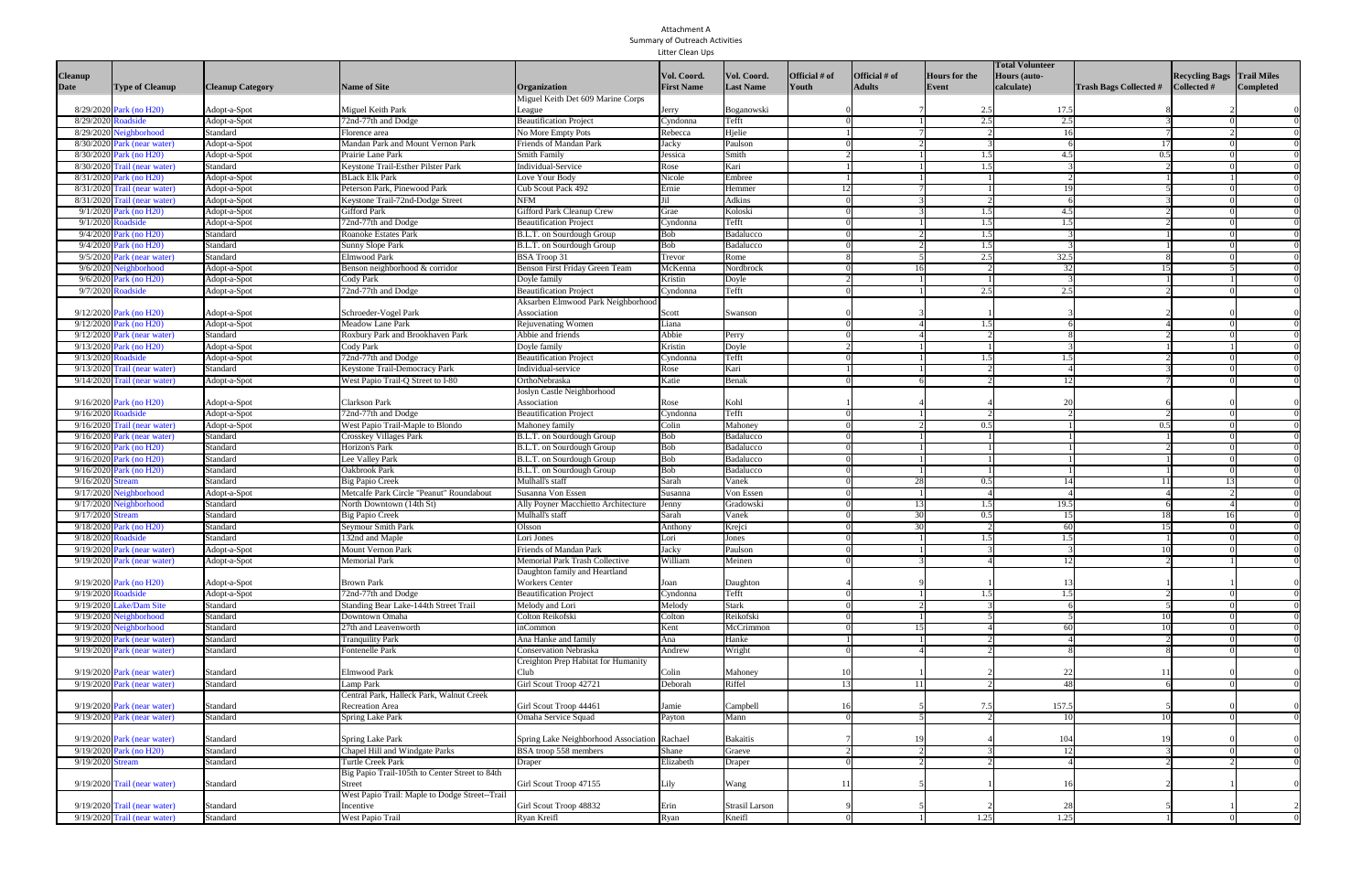Attachment D. Grading Permit Enforcement Summary

Attachment E. SSWP Contractor Report

Attachment F. PCSMP Summary Report

Attachment G. PCSMP List of Certified BMPs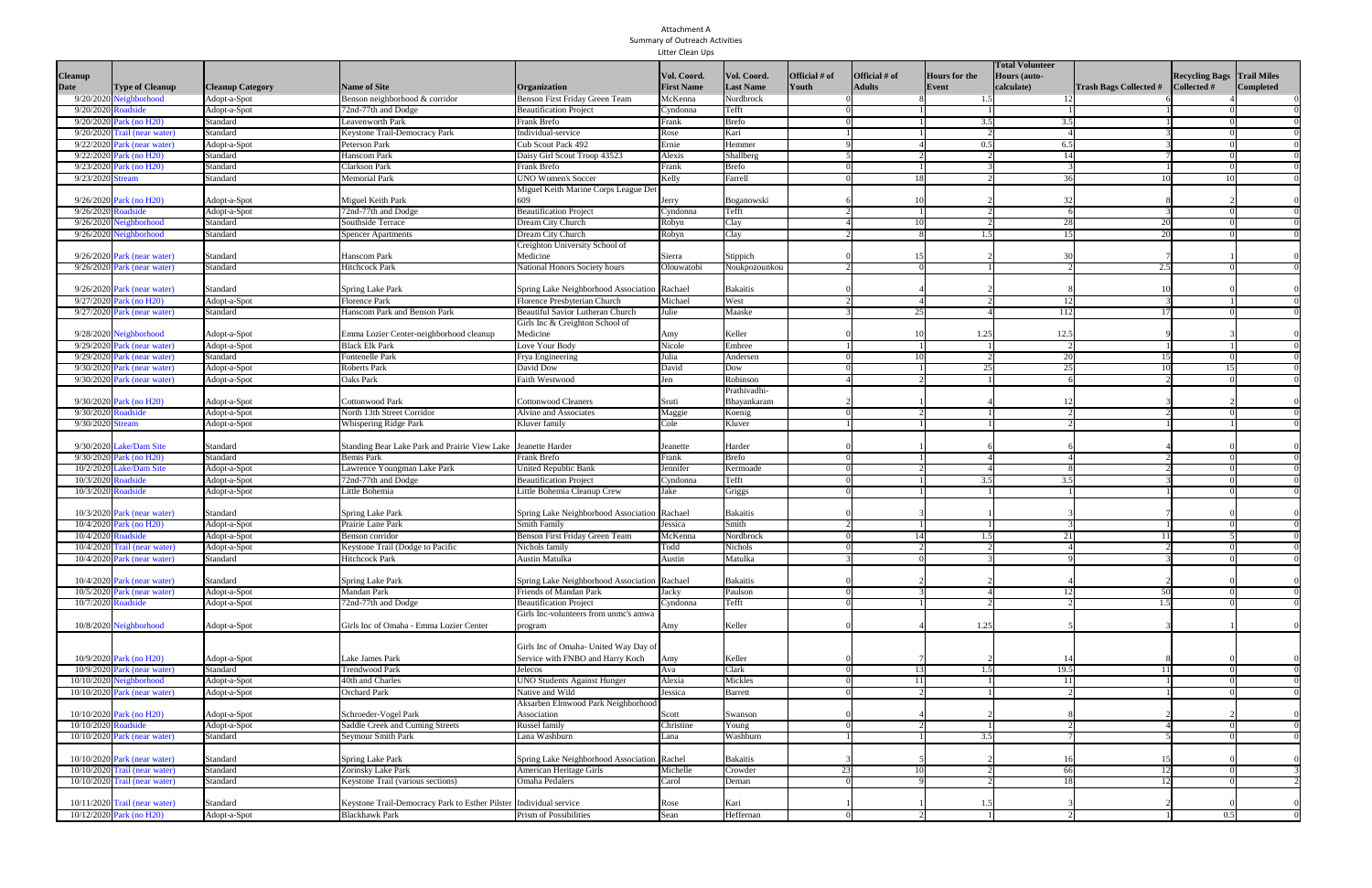## Attachment A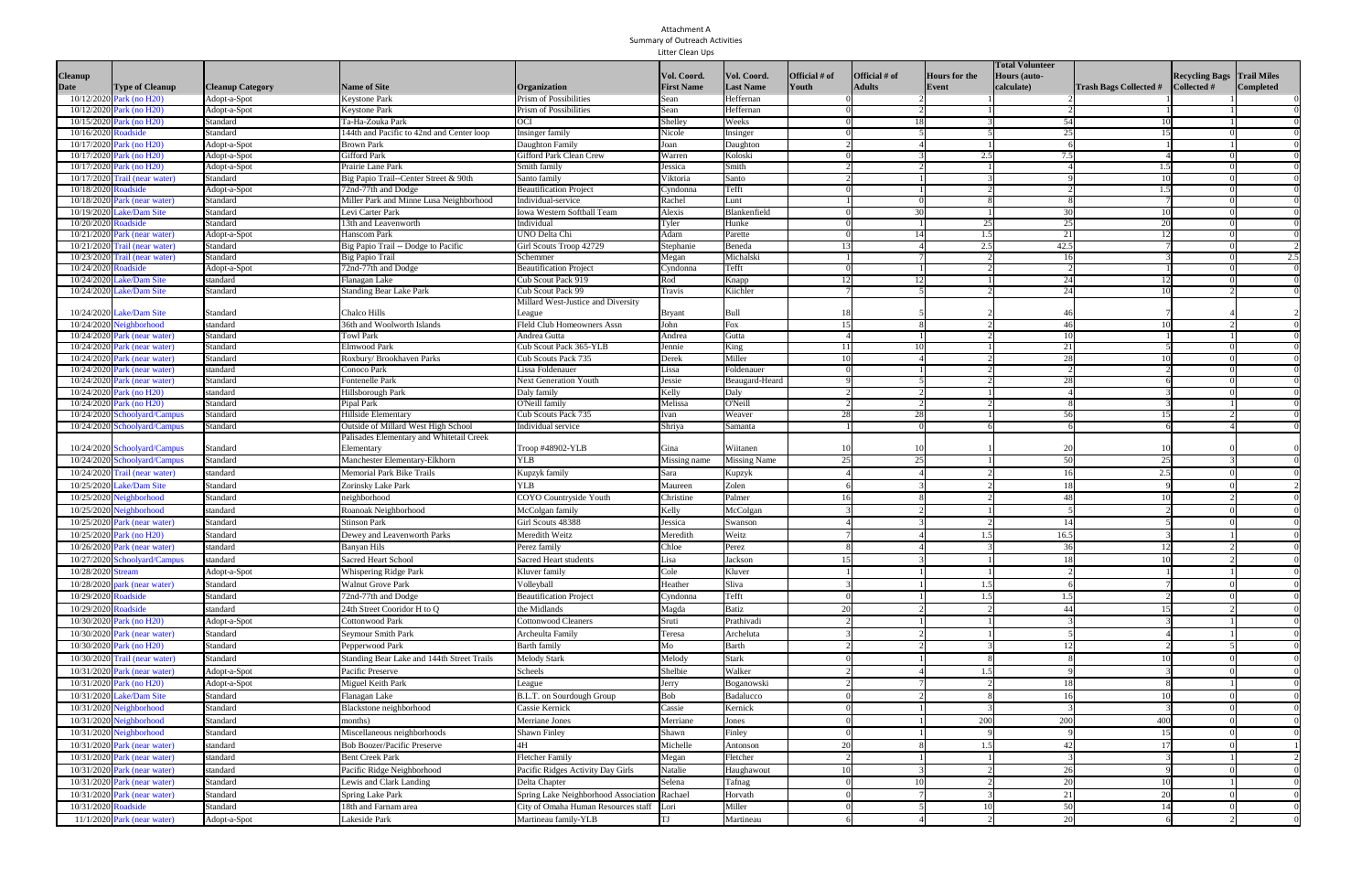## Attachment B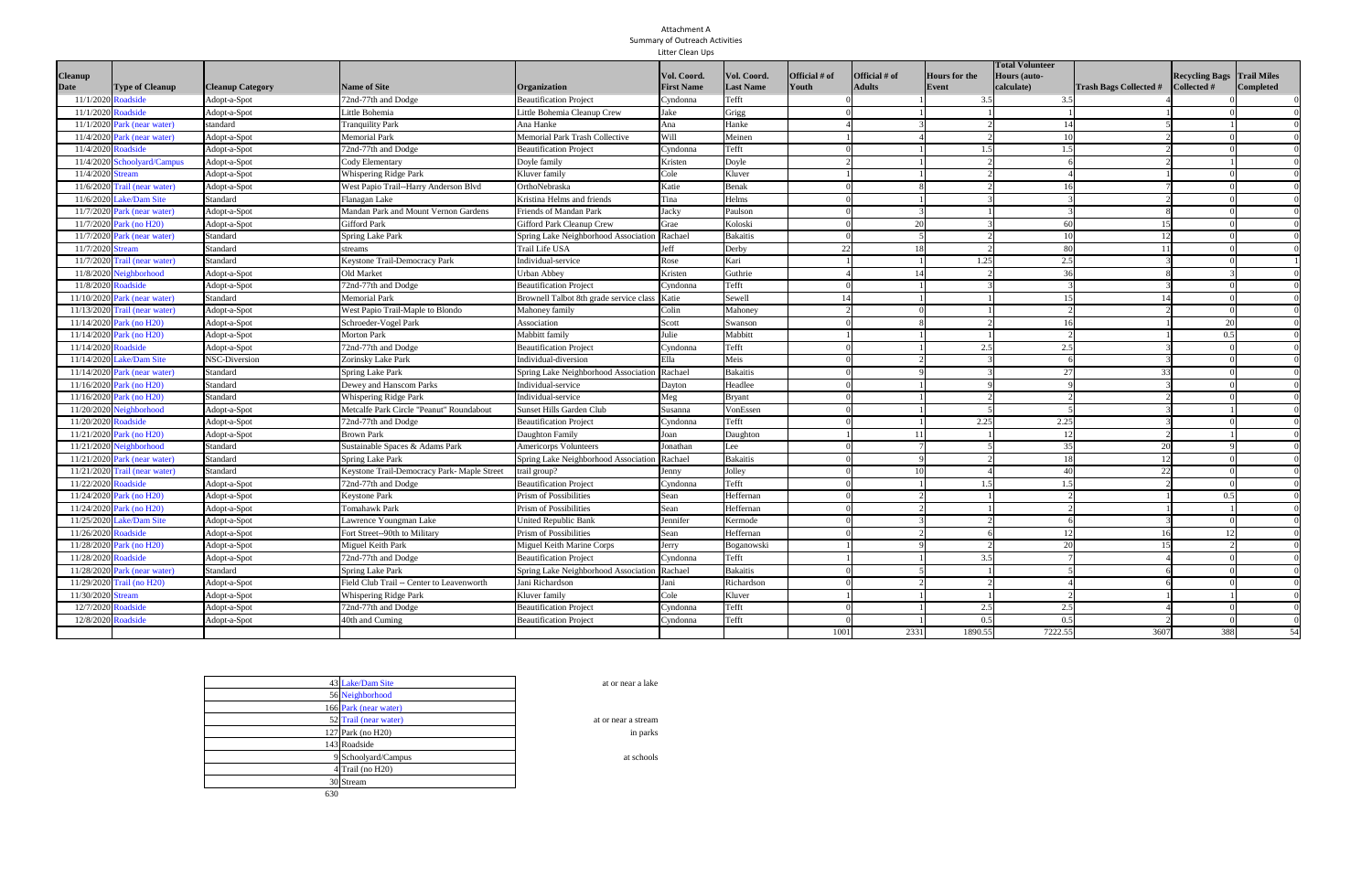## Attachment C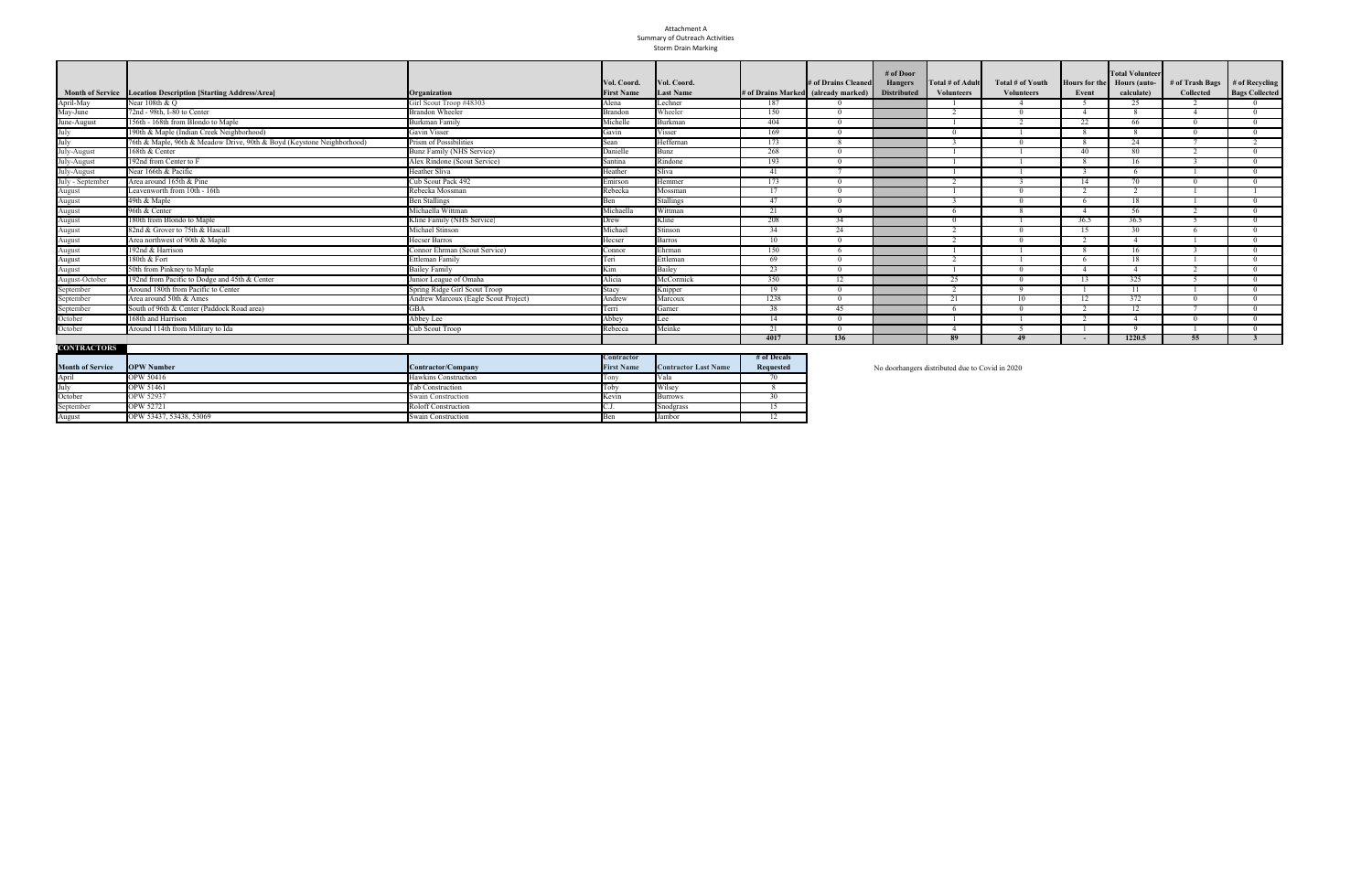## Attachment D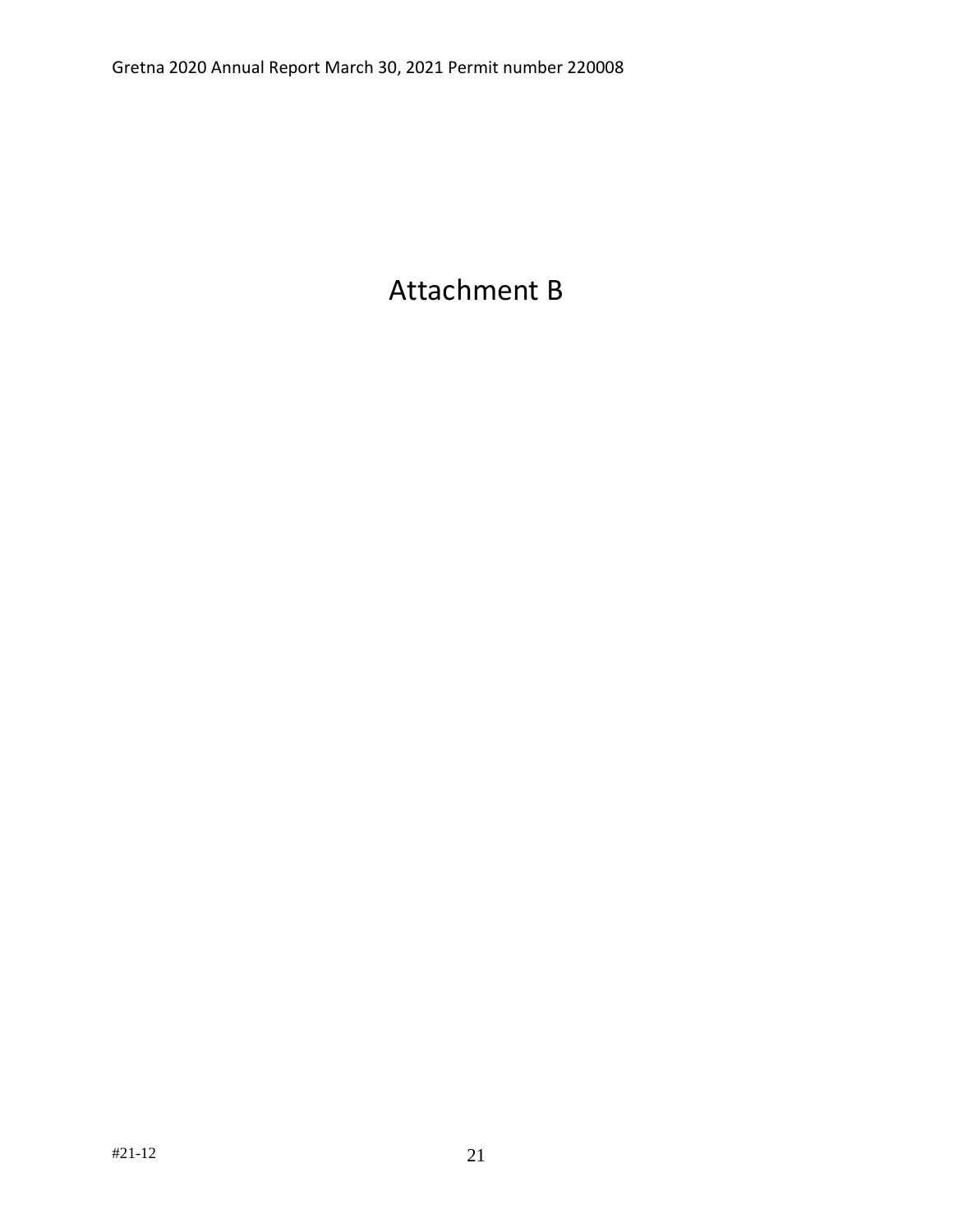## Attachment E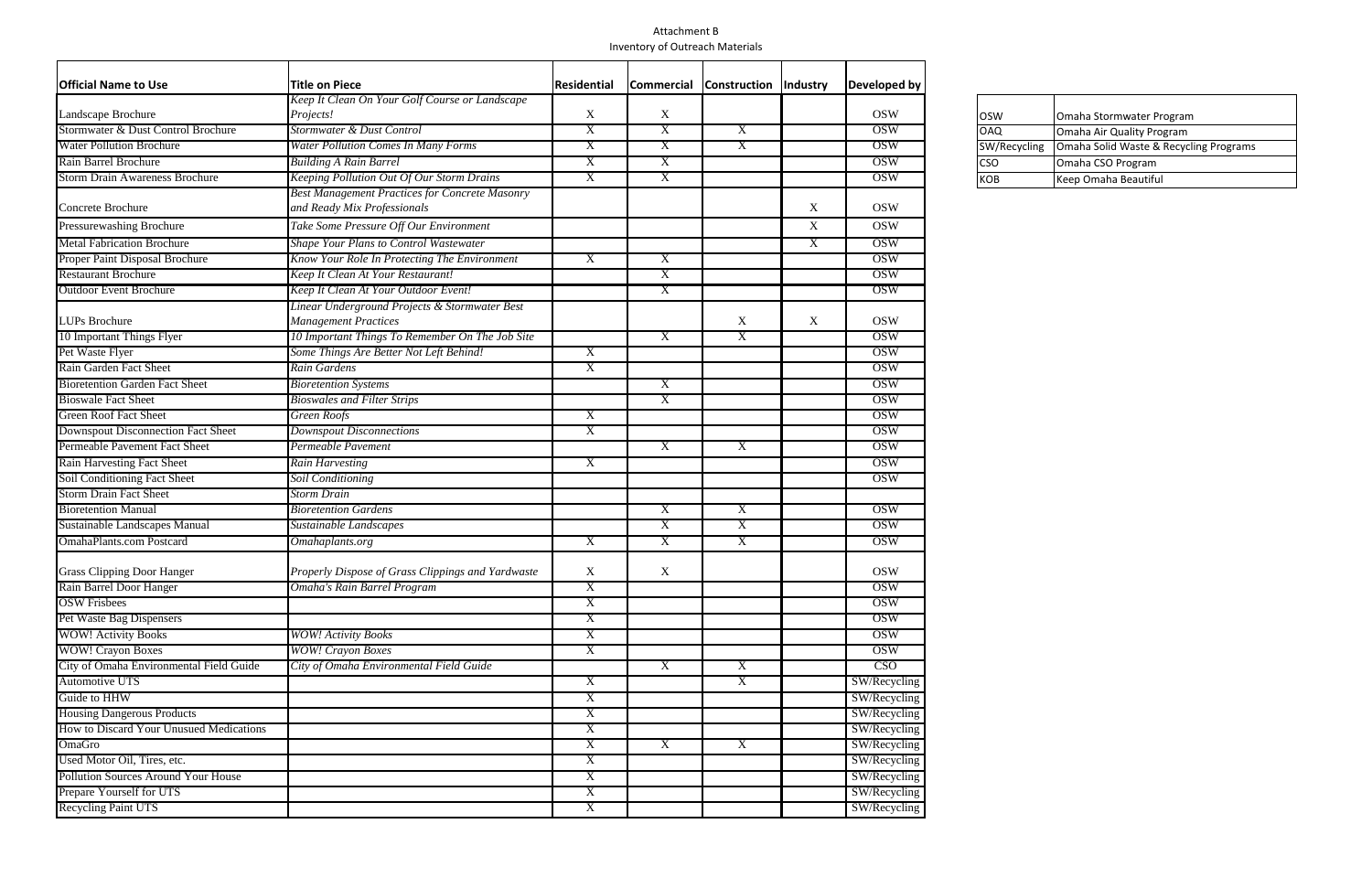# Attachment F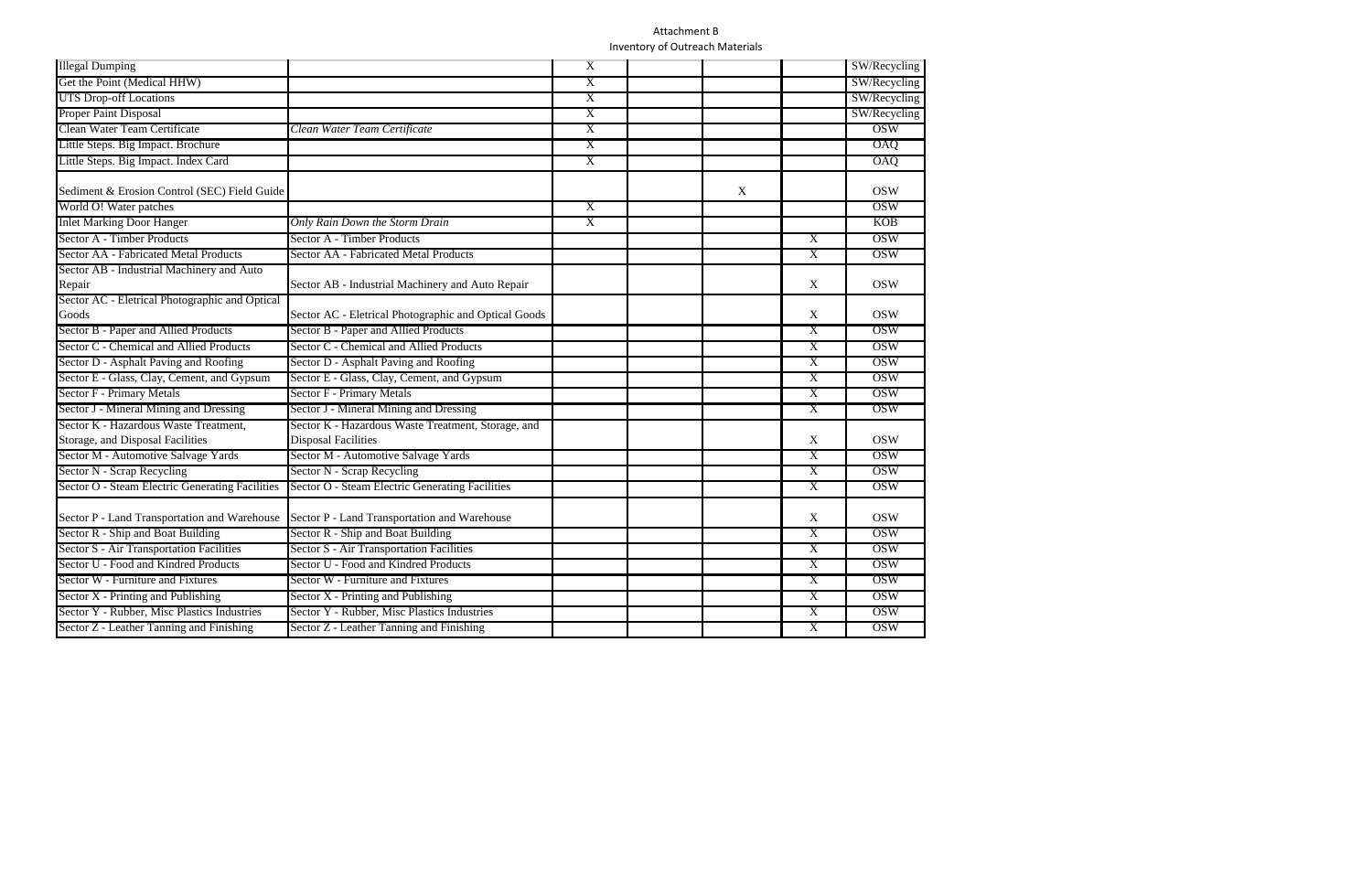## Attachment G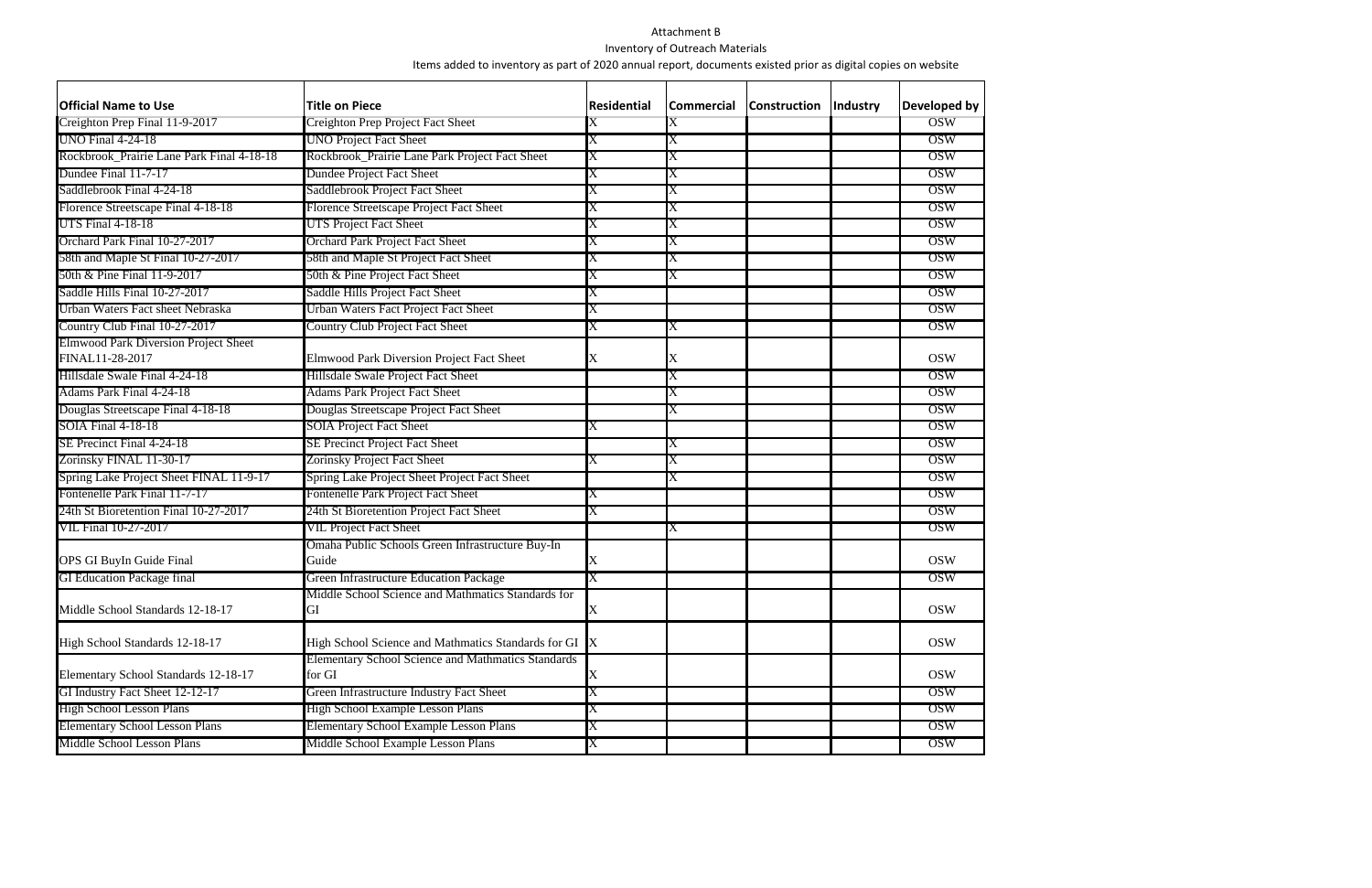## Attachment H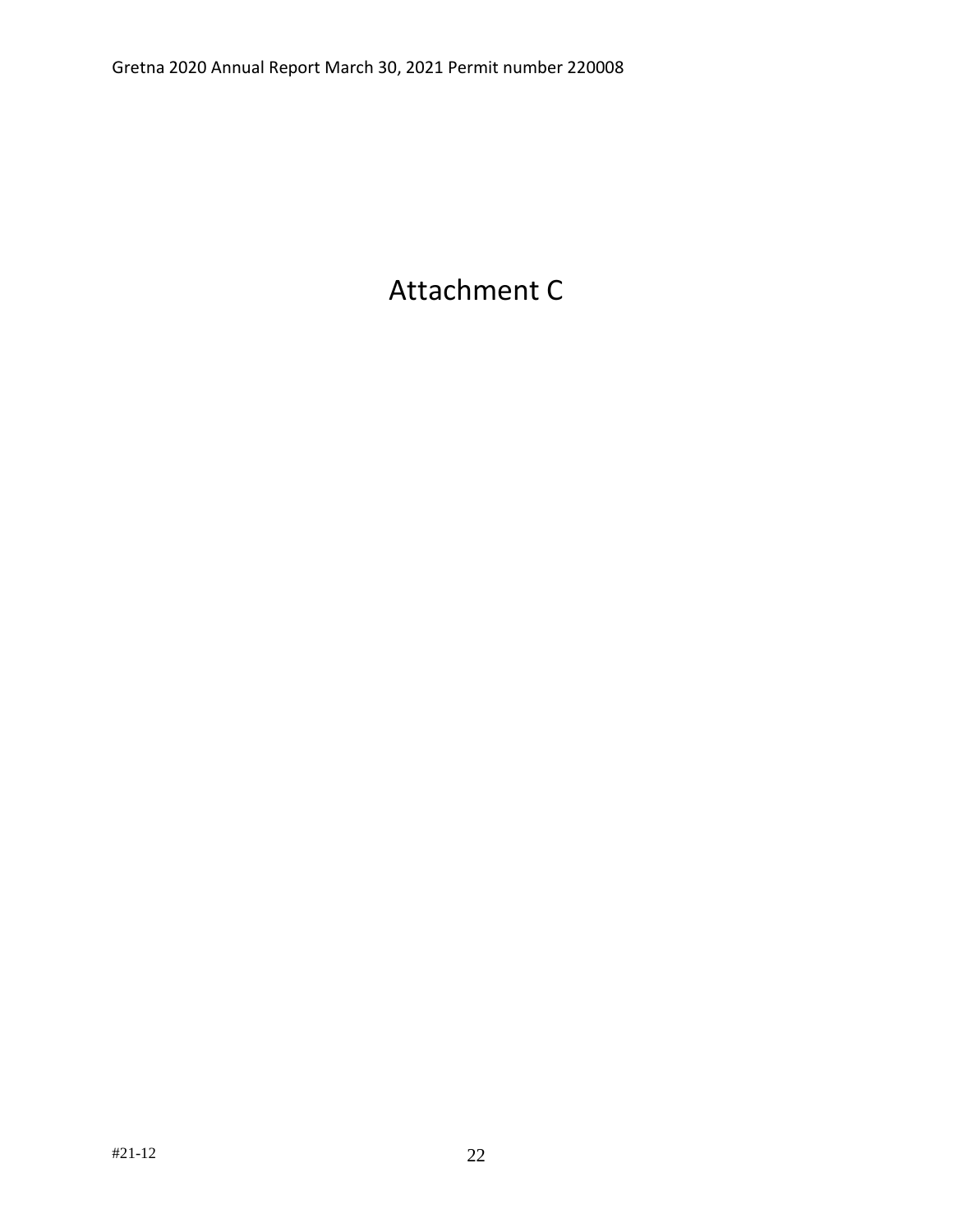## Attachment I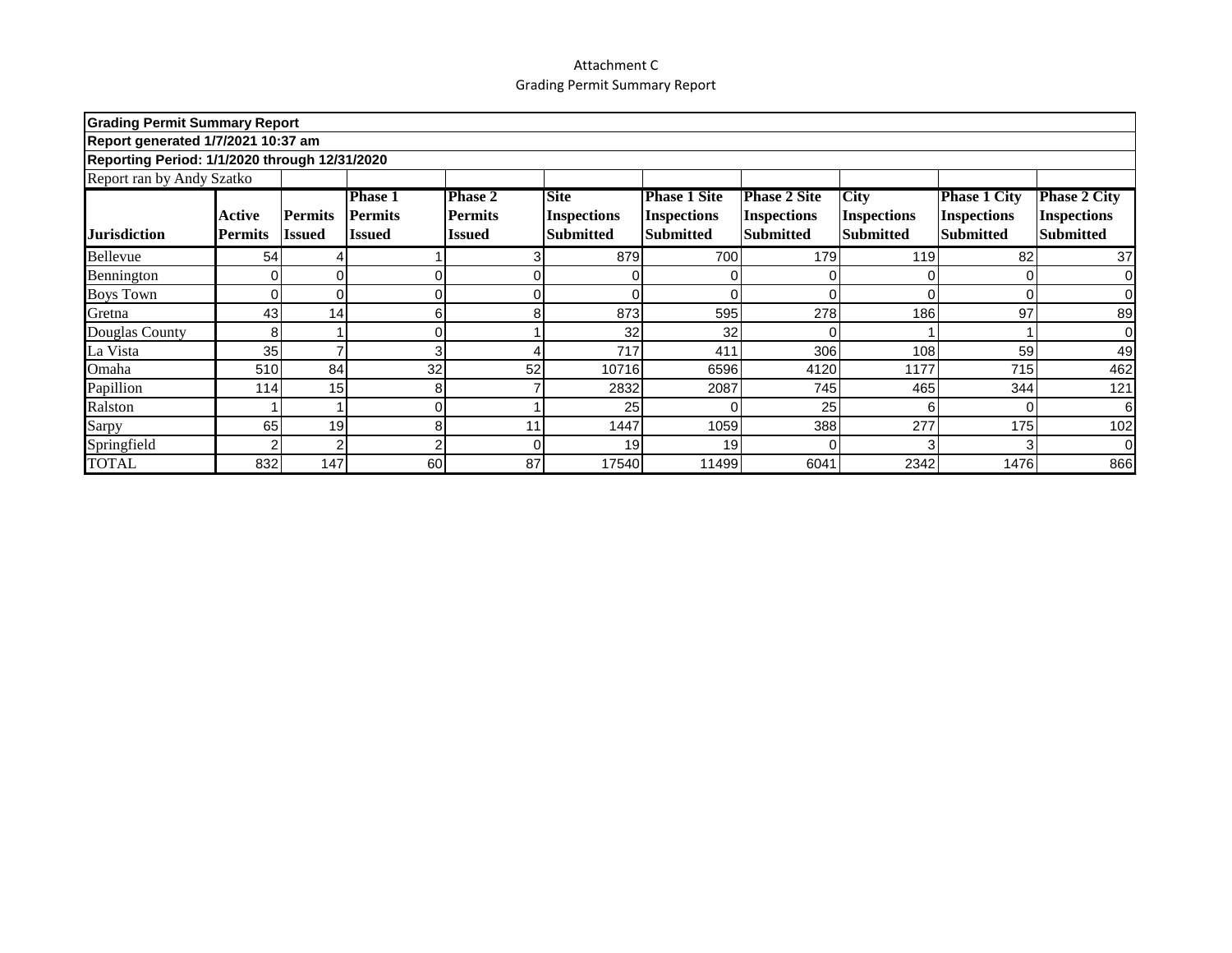## Attachment J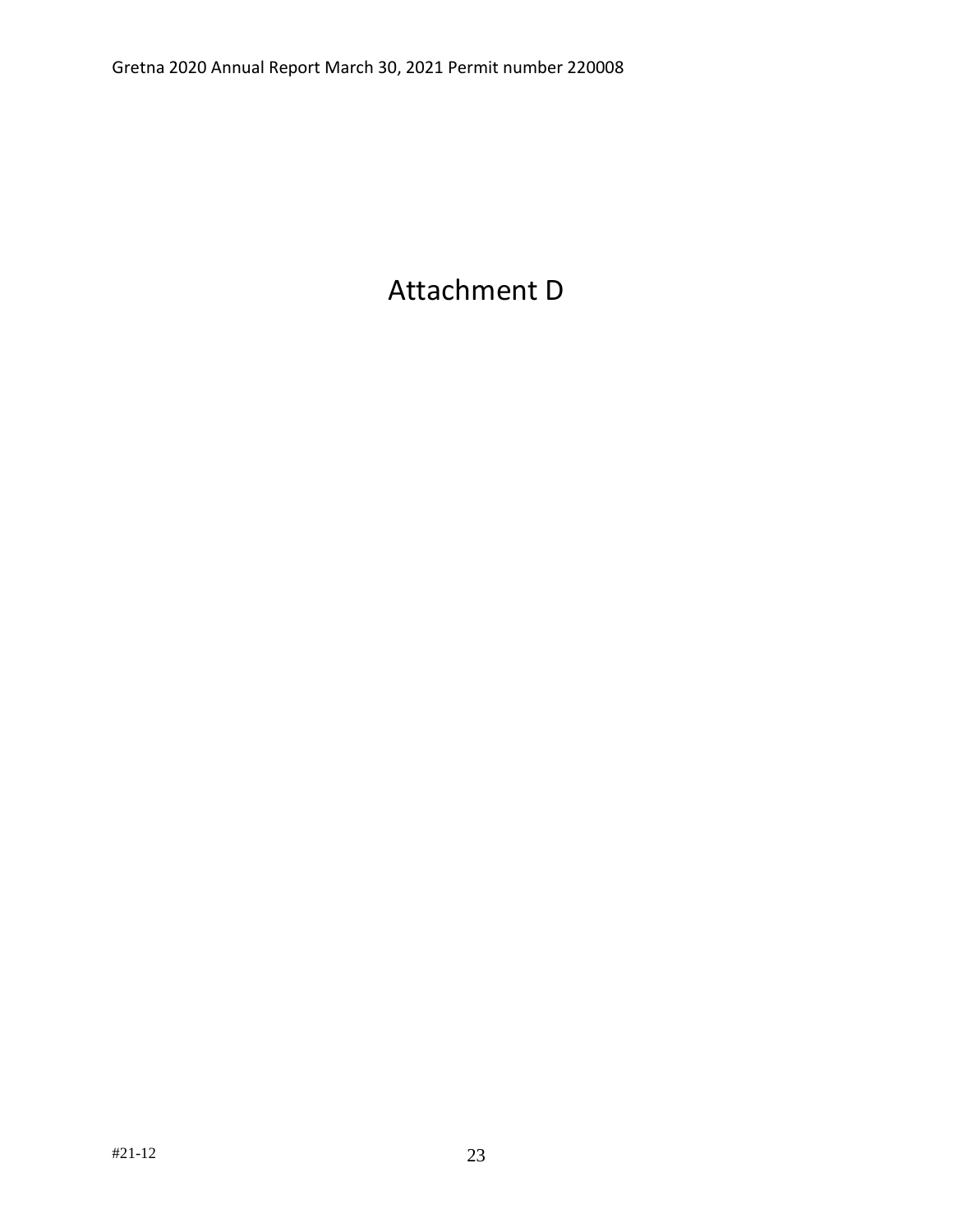## Attachment K